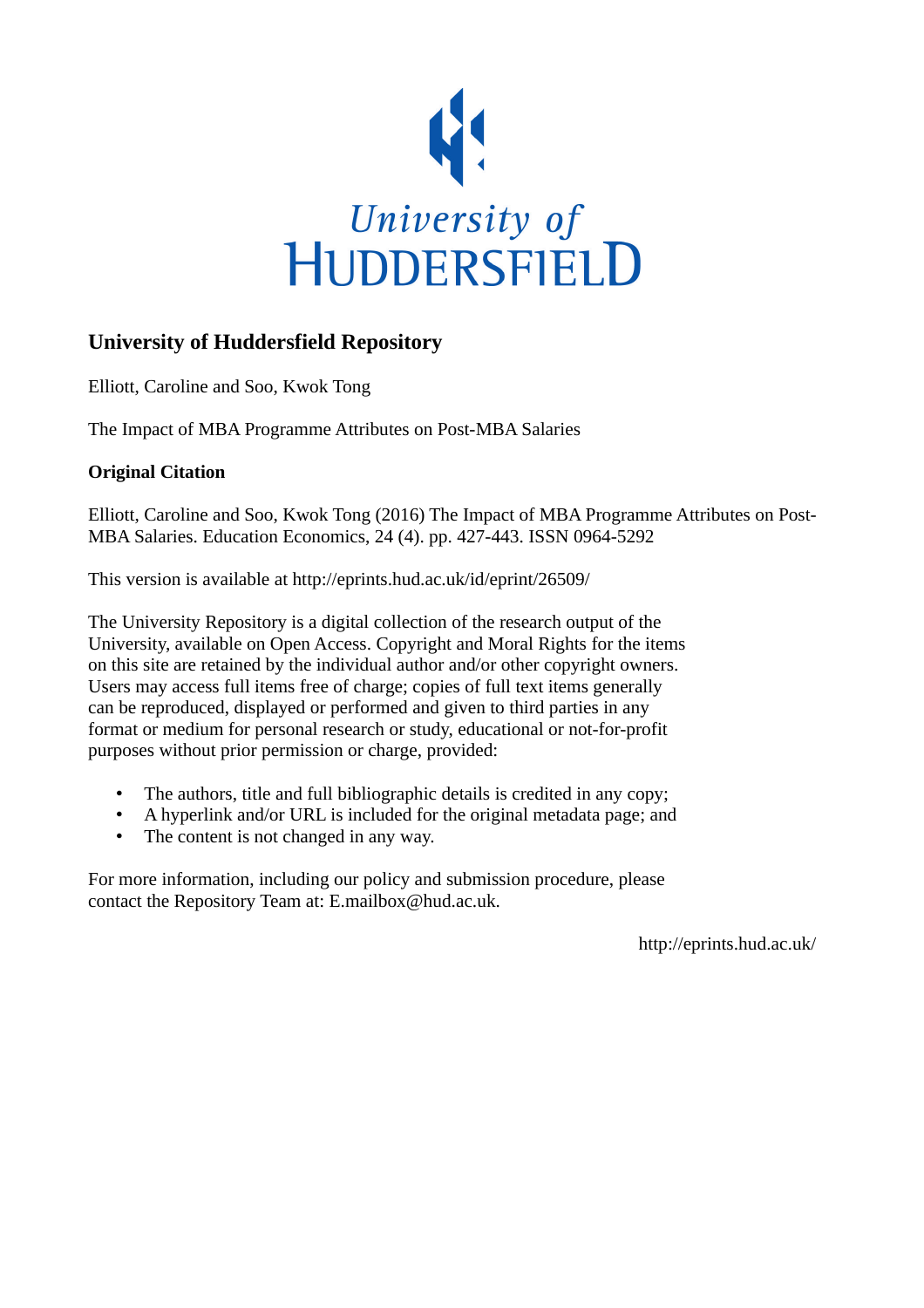## **The Impact of MBA Programme Attributes on Post-MBA Salaries**

| Caroline Elliott <sup>*</sup> | Kwok Tong Soo <sup>†</sup>  |
|-------------------------------|-----------------------------|
| The Business School           | Department of Economics     |
| University of Huddersfield    | <b>Lancaster University</b> |
| Huddersfield                  | Lancaster                   |
| HD1 3DH                       | LA14YX                      |

## **Abstract**

This paper explores the impact of various MBA programme attributes on the average post-MBA salary of graduates, contributing to the literature on the returns to an MBA degree, which to date has instead focused predominantly on the impact of individual student traits. The analysis uses a new panel dataset, comprising MBA programmes from across the world. Results indicate that pre-MBA salary and quality rank of programme are key determinants of post-MBA salary.

## **Keywords**

MBA; Returns to education; programme characteristics

## **Journal of Economic Literature Codes**

I21; J31

The Terror Caroline Elliott, The Business School, University of Huddersfield, HD1 3DH; c.f.elliott@hud.ac.uk; Tel. +44(0)1484 471032

<sup>†</sup> Corresponding Author: Dr Kwok Tong Soo, Department of Economics, The Management School, Lancaster University, Lancaster LA1 4YX; K.Soo@lancaster.ac.uk; Tel.+44(0)1524 594418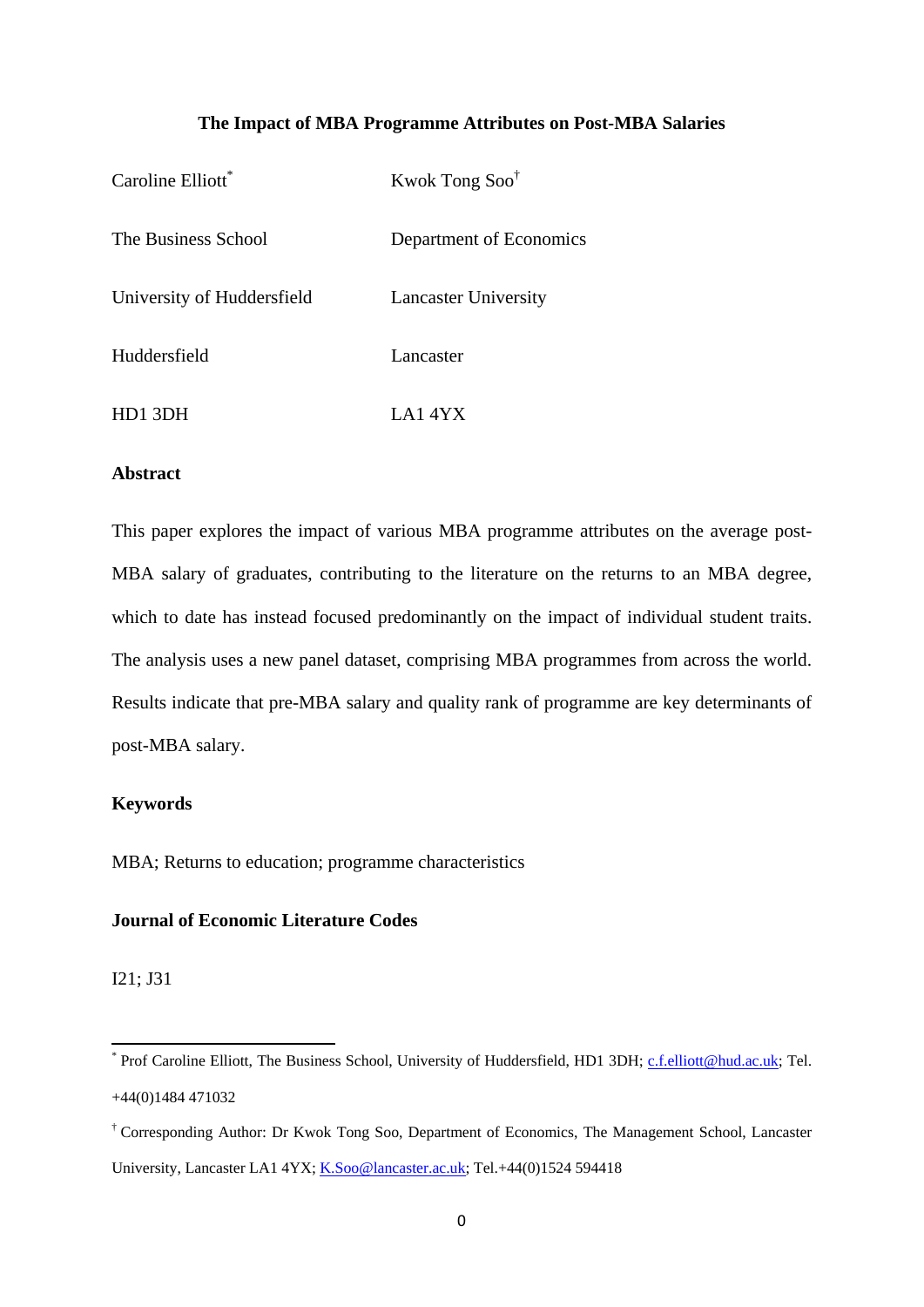#### **The Impact of MBA Programme Attributes on Post-MBA Salaries**

## **Abstract**

This paper explores the impact of various MBA programme attributes on the average post-MBA salary of graduates, contributing to the literature on the returns to an MBA degree, which to date has instead focused predominantly on the impact of individual student traits. The analysis uses a new panel dataset, comprising MBA programmes from across the world. Results indicate that pre-MBA salary and quality rank of programme are key determinants of post-MBA salary.

#### **1. Introduction**

This paper explores the impact of various MBA programme attributes on the average post-MBA salary of full-time MBA graduates. Studies of the salary returns to a full-time MBA qualification are particularly valuable, given not only the premium fees typically associated with these programmes, but also the opportunity cost of not working while studying for the degree.<sup>1</sup> The analysis can offer potential MBA students an insight into the factors that impact post-MBA salary, including those under their control such as whether to engage in full-time MBA study when younger or older. Simultaneously, the results highlight to university policy makers the factors that the employers of MBA graduates value, and those factors that are seemingly of little relevance.

The premium fees and changes to the salary returns to an MBA in recent years have also been the subject of media attention (The Economist, 2014). This paper makes use of a dataset of US and non-US MBA programmes. Much of the previous research on MBAs has focused on

<sup>&</sup>lt;sup>1</sup> The MBA typically remains a post-experience qualification although a small but growing number of MBA programmes do not require work experience, particularly in the US.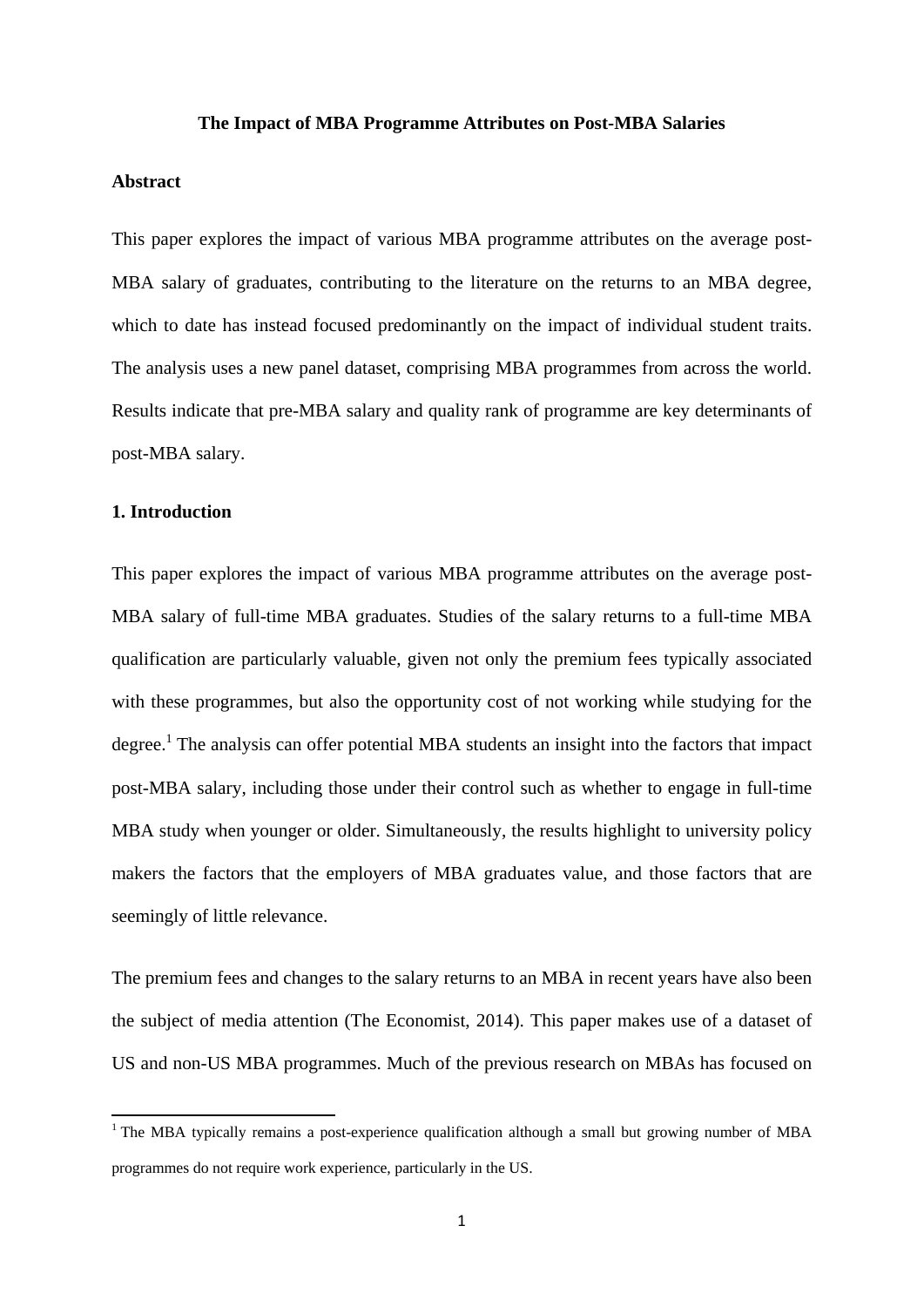the US market. However, there are large and significant differences between the US and non-US MBA markets. Figure 1 shows real post-MBA salaries in US dollars in 2010 using yearaverage exchange rates from our dataset, dividing the sample into US and non-US universities.

### Figure 1 about here

It highlights significant differences in post-MBA salaries: US universities have a smaller variance and slightly lower average post-MBA salaries than non-US universities. This in part motivates our analysis into whether post-MBA salaries of non-US universities have different determinants from those of US universities.

This paper offers the following contributions to the literature on the financial returns to an MBA. First, to examine the impact of programme characteristics on post-MBA salaries we use data from a newly constructed dataset, using institution level data from the Which MBA Guide. The use of institution level data means that we lose some of the richness of the data compared with some of the recent research in this area which use individual level data from GMAC (Graduate Management Admission Council) (see Literature Review below). Also, we must assume that student cohorts are relatively similar rather than heterogeneous<sup>2</sup>. Nevertheless, an institutional level dataset provides information on variables such as university and programme accreditations, as well as published programme rankings. As noted above, the data allow us to extend the analysis to consider both US and non-US universities.

 $2^2$  More formally, making use of institutional as opposed to individual data poses no problems of interpretation provided all individuals respond in the same way, or if individual responses are uncorrelated with their distribution across institutions (see Stoker (2008)). These are untestable assumptions given our data. Therefore, we need to be careful in interpreting the results as being for the institution rather than for the individual.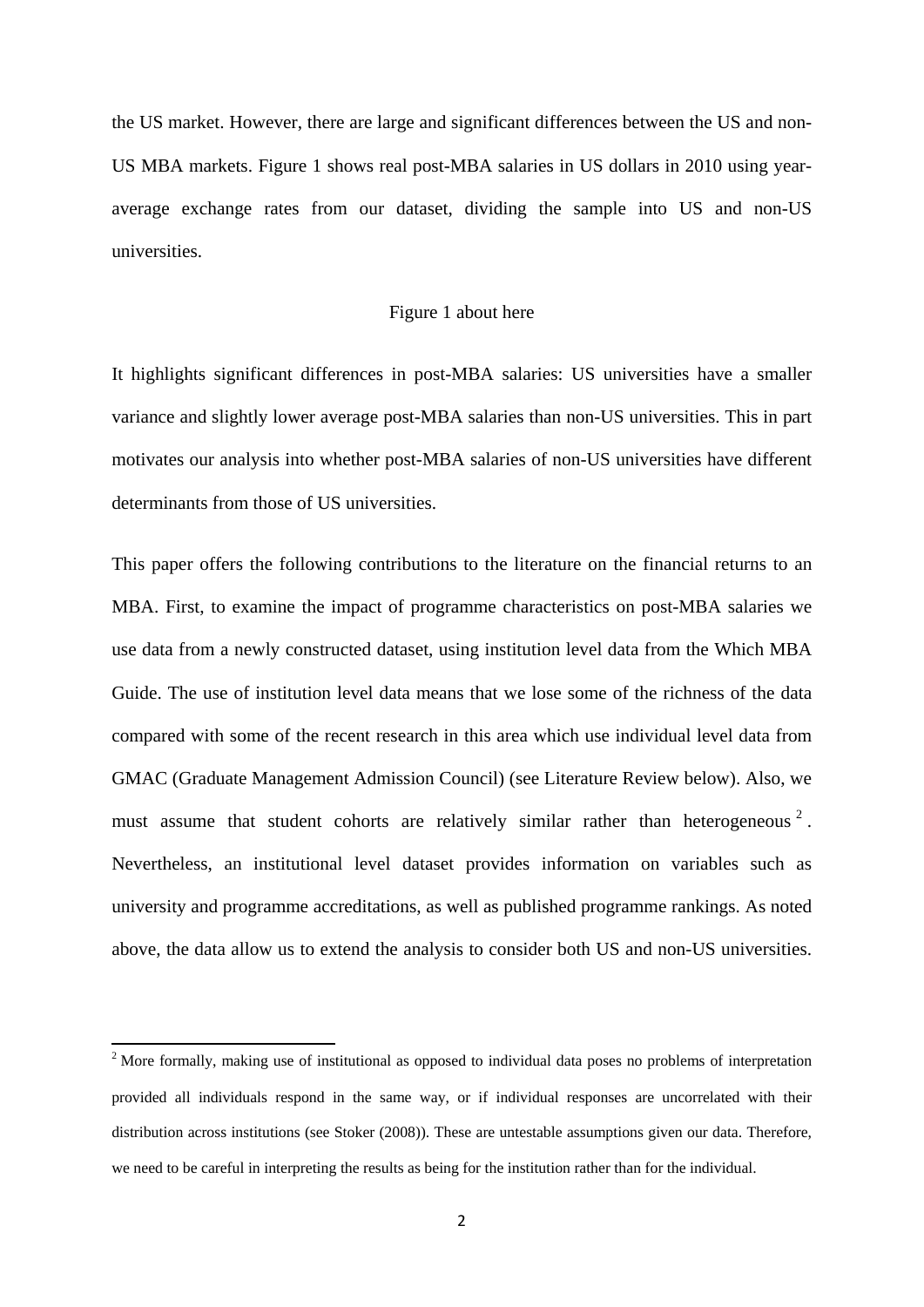We are also able to divide the sample into 2004-2007 and 2008-2010 periods, to consider any impact of the recent, more challenging, international economic climate on the analysis.

The second principal contribution of the paper is in the inclusion of pre-MBA salaries in the regression model. Pre-MBA salaries capture a range of workplace abilities that may not be captured by other measures such as GMAT scores and previous work experience, and therefore may be a better determinant of post-MBA salaries than these other measures. We find that this is indeed the case: pre-MBA salaries are positively and significantly related to post-MBA salaries, while in contrast to existing literature, average GMAT scores and pre-MBA work experience have no significant effect. The third key contribution of this paper, which has not been addressed in existing literature on the returns to an MBA, is to deal with the issue of unobserved student ability, which may bias the results. We account for this by instrumenting pre-MBA salaries and GMAT scores with differences and lagged differences of these variables. We perform standard tests for instrument validity, and show that the results obtained using conventional fixed effects remain when using instrumental variables.

The next section reviews the related literature on the returns to MBAs and other forms of education. Section 3 describes the dataset and the methods employed. Section 4 describes the results, including subsections on unobserved student ability; sensitivity analysis and additional results. Section 5 provides the conclusions.

## **2. Literature Review**

An extensive economics literature considers factors determining the financial returns to various levels of education. For example, the influential paper by Card and Krueger (1992) concluded that public school quality in the US is directly related to male pupils' financial returns to school-level education, although more recently Jensen (2010) concluded that there may be a difference between the (higher) financial returns to schooling and (lower) perceived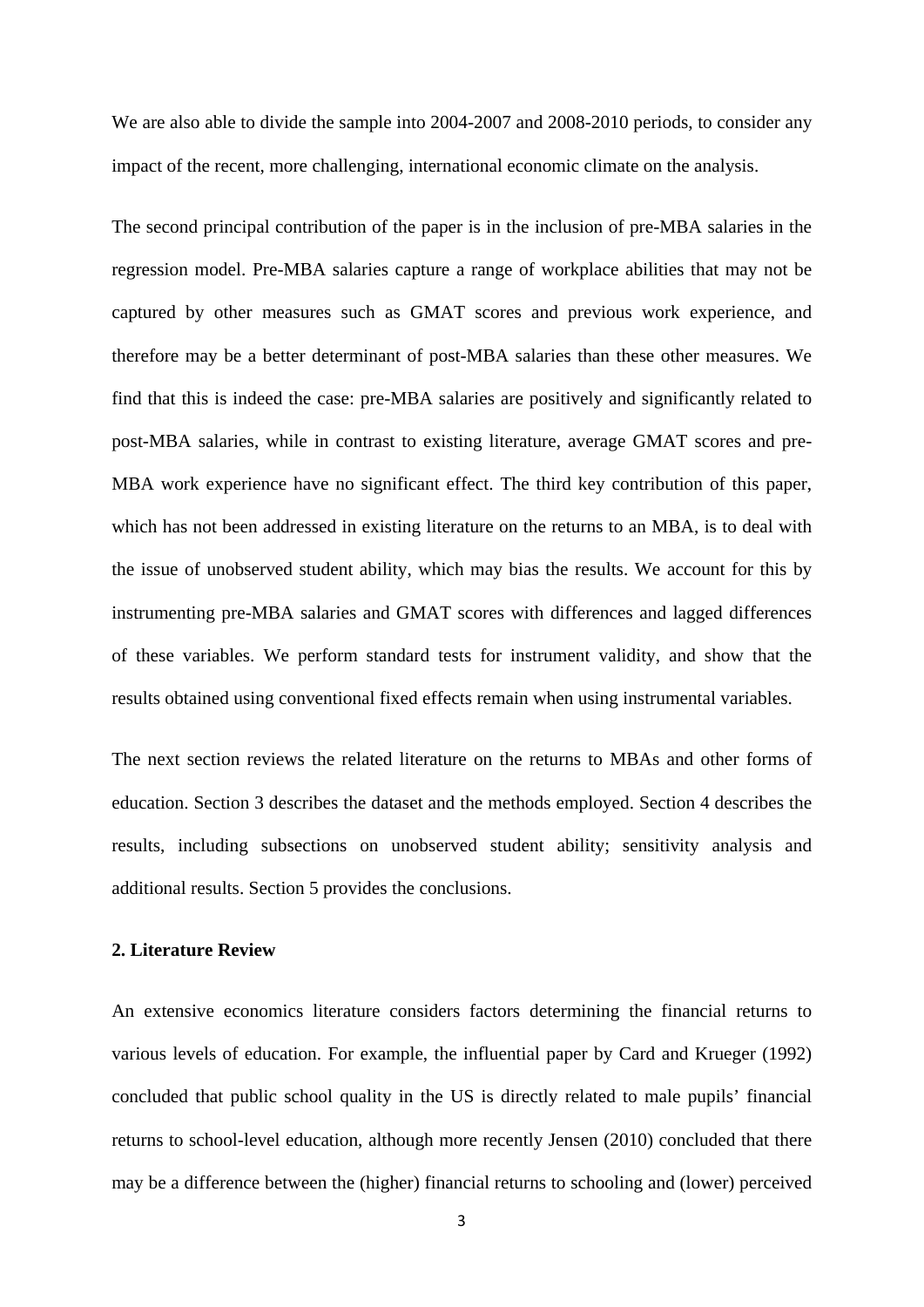financial returns to schooling. The literature on the financial rewards to schooling also considers, for example, the differential wage returns to studying at a private versus a state (public in the US) school, with Green et al. (2011) offering a recent UK contribution to this literature. Many studies of the financial returns to further and higher education also exist, with recent analyses such as Walker and Zhu (2011) considering the differential financial returns associated with studying undergraduate degrees in different disciplines and according to final degree classification, as well as the financial rewards associated with studying for a postgraduate qualification.

Walker and Zhu (2011) are unable within their dataset to distinguish between studying for an MBA and other vocational postgraduate degrees. Nevertheless, there are a growing number of papers that specifically consider the financial returns to an MBA degree, stretching back to Reder (1978). However, as is typical in the literature discussing financial returns to various levels of education, much of the existing literature focuses on individual level analyses. Tracy and Waldfogel (1997) is notable for using business school level data and regression analysis to determine the impact of student cohort characteristics and the ratio of acceptances to applications on post-MBA average salaries which they then use to determine the value-added of an MBA at a particular institution. These value-added figures are used to derive an alternative to published MBA programme rankings. $3$ 

More recently, Arcidiacono et al. (2008) and Grove and Hussey (2011) estimate the financial returns to an MBA, with Grove and Hussey (2014) considering school and individual factors impacting on returns to an MBA. To date this more recent literature focuses predominantly on the impact of individual student characteristics as in the broader literature on financial returns to education, using individual student and alumni data collated by the GMAC.

<sup>&</sup>lt;sup>3</sup> Fitzgerald (2000) considers institutional factors that impact on salaries following graduation from a US undergraduate degree.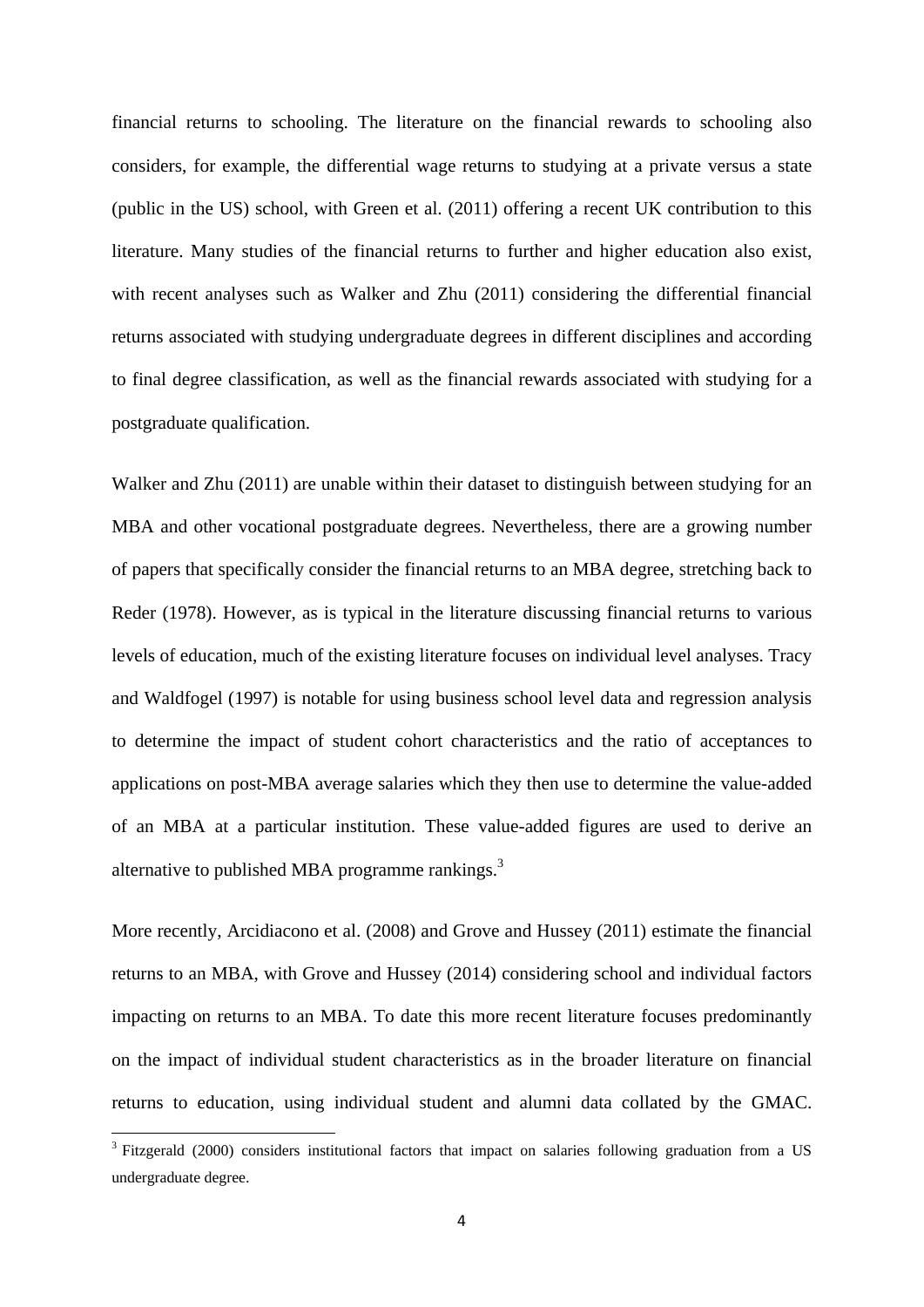Nevertheless, Grove and Hussey (2014) and Hussey (2012) do consider a number of programme factors. For example, in a US analysis, Grove and Hussey (2014) control for factors including (but not restricted to) the type of MBA undertaken, i.e. full-time, part-time, executive; programme specialisms; the percentage of faculty with a PhD; the extent of faculty publications; an indicator of faculty salaries; average class size and whether a programme has AACSB (Association to Advance Collegiate Schools of Business) accreditation.

Other literature on the impact of rankings on education markets has focused predominantly on the impact of published rankings on applications decisions; see most recently Luca and Smith (2013). A separate literature focuses on the differential between male and female post-MBA salaries; for example see Graddy and Pistaferri (2000), Montgomery and Powell (2003).

The present paper examines the impact on post-MBA salaries of a much broader range of programme variables than in existing analyses, and also considers full ranking information provided in the Which MBA Guides. The present paper innovates relative to Tracy and Waldfogel (1997) by not only employing a wider range of covariates, capturing programme characteristics as well as student characteristics, but by using a panel of both US and non-US universities (Tracy and Waldfogel focus on US universities and are limited by the use of cross-sectional data in much of their analysis). This not only enables us to control for unobserved university fixed effects, but also to compare results between US and non-US universities for a much larger dataset.

## **3. Data and Methods**

Data are from successive editions of the Which MBA Guide, published by The Economist. This annual publication contains information on MBA programmes, increasingly from countries across the world, although earlier editions focused on US and European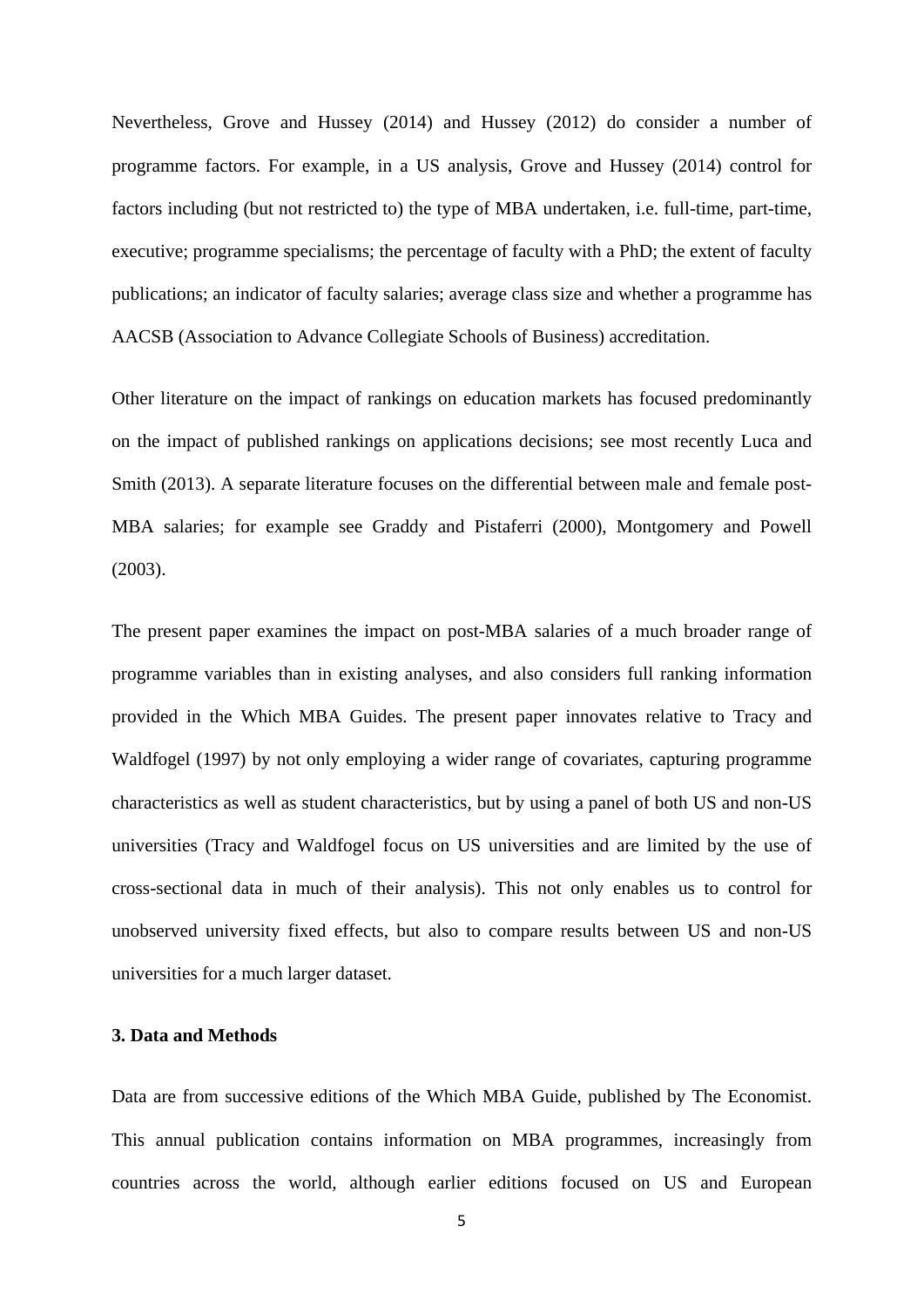programmes. Appendix A lists the number of observations in each country in our sample. Some data in the Guide are collected directly from each institution, for example data on fees, staff and student numbers, and accreditations. Accreditations from each of the three main business school accreditation bodies are included: AACSB (Association to Advance Collegiate Schools of Business), EQUIS (European Quality Improvement System), and AMBA (Association of MBAs). Although EQUIS is a European body, EQUIS accreditation is not restricted to European schools.<sup>4</sup> While details on response rates from institutions are not publicly available for all years in the sample, for the most recent year for which data were collected (2010), only nine institutions failed to respond to the survey, with an additional five institutions not providing sufficient data to be included in the Which MBA Guide.

Since 1993, alumni have also been surveyed for the Which MBA Guide, scoring their programme, faculty, facilities, careers services and peers, each on a five-point scale. Institutions contact alumni with the online address of a web-based questionnaire that they are asked to complete, responses being collated by The Economist. This prevents universities from filtering out any negative alumni responses. Aggregated responses are reported in the Guide, allowing us to use variables that reflect alumni views of the programmes undertaken. A minimum number of alumni responses are required for these data to be published in the Which MBA Guide and used in the rankings, in an effort to ensure the representativeness of the responses and limit sample selection bias.<sup>5</sup>

There are some similarities between AACSB and EQUIS as their accreditations operate at the business school level, however AMBA accreditation is more distinctive as the accreditation is at the programme rather than the school level.

 $<sup>5</sup>$  If the student intake is 43 or fewer, a minimum of 10 alumni responses is required for inclusion in the Guide. If</sup> the student intake is 44 to 200, a 25 percent alumni response rate is required. If the student intake is more than 200, a 50 percent alumni response rate is required.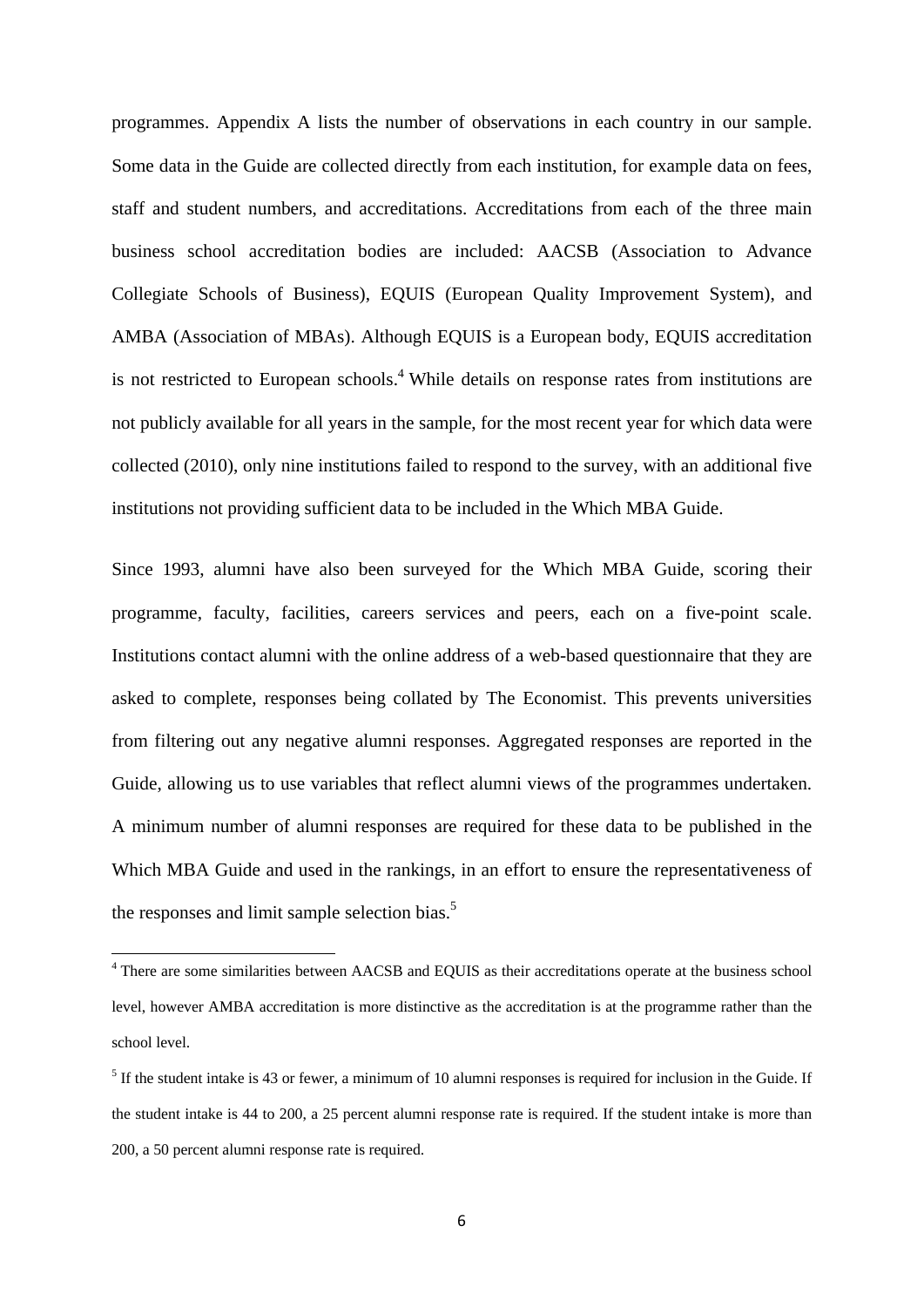The Which MBA Guide has produced an overall ranking of the top MBA programmes since the 2002 edition of the Guide. The ranking is regularly publicised in the Economist newspaper, most recently in the 11 October 2014 edition (The Economist, 2014), and is constructed from a weighted average of the current and previous two years' data (the weights are 50 percent for the current year, 30 percent for the year before, and 20 percent for two years before) to reduce the volatility in the rankings. It consists of 21 components; Ridgers (2009) has details of the construction of the overall ranking, with a summary also provided in Appendix B. Each data item is reported on an annual basis; it is only the ranking that is constructed from three years of data.

Other high profile MBA programme rankings exist, for example The Financial Times, US News and World Report and Business Week rankings. We were able to obtain the rankings of The Financial Times and US News and World Report, for the years 2004 to 2010, to compare with the rankings in the Which MBA Guide. Table 1 presents the correlations between the three rankings, and their respective one-year lags.

## Table 1 about here

The correlation between each pair of rankings is never lower than 0.75. In addition, the correlation between each ranking and its own one-year lag is never lower than 0.92, indicating substantial persistence in the data. Also, the correlation between each ranking and the one-year lag of the other two rankings is never lower than 0.71, which indicates that there is a strong tendency for the rankings to move together. Taken together, these suggest confidence in the Which MBA Guide rankings used in this paper. The US News and World Report rankings were not used as they focus exclusively on US business schools, while the Business Week rankings are only published bi-annually and again only rank US business

<u> 1989 - Johann Barn, amerikansk politiker (d. 1989)</u>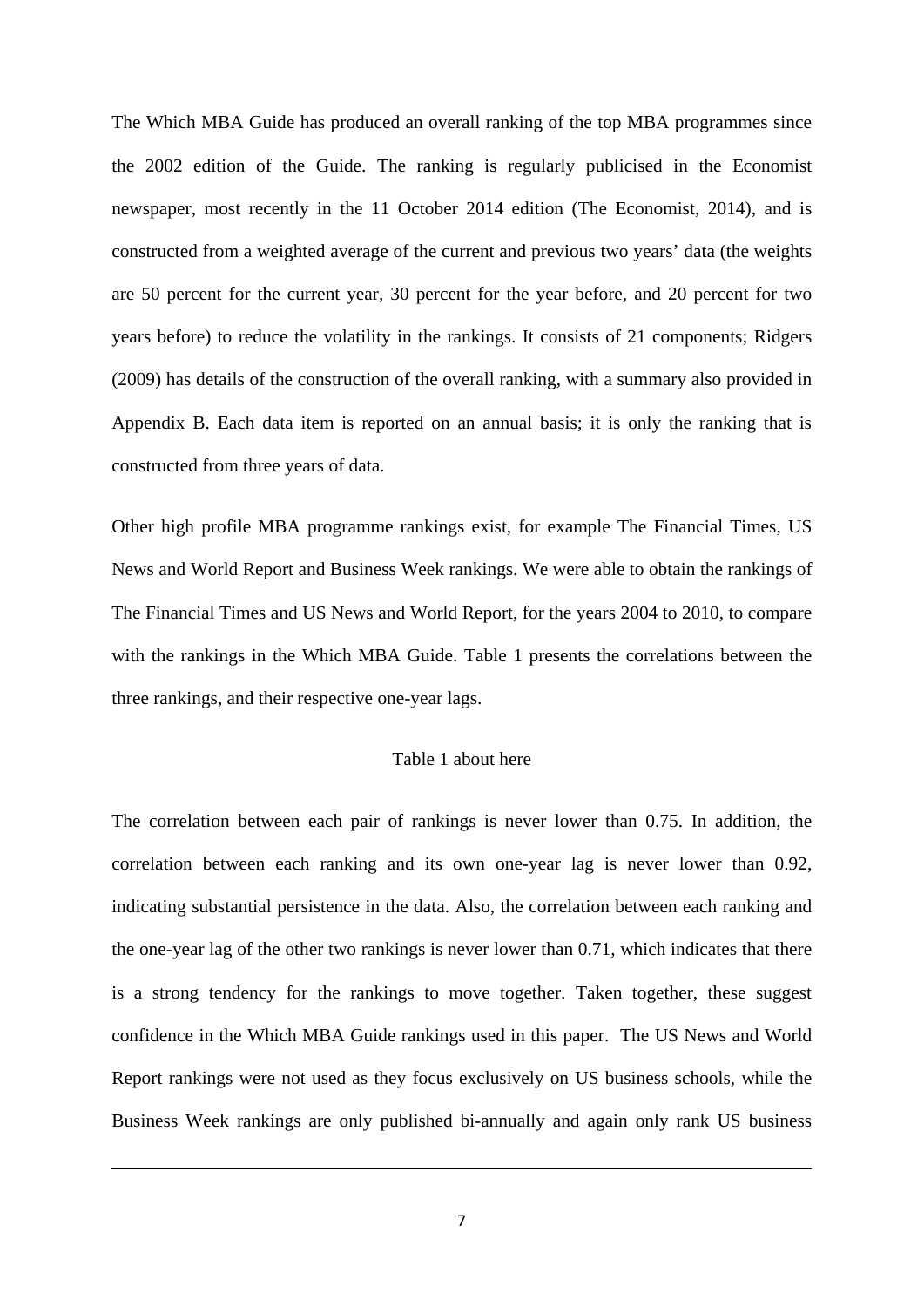schools. Further, it can be argued that even if a particular publication is not read, students and potential employers are likely to have some awareness of a university's approximate position in any ranking as programme publicity often draws attention to rankings obtained, and newly published rankings are widely reported in the news media.

All monetary values are converted into US dollars in real terms using the year-average exchange rates obtained from the International Financial Statistics of the International Monetary Fund (IMF) and the Consumer Price Index of each country obtained from the World Economic Outlook database of the IMF.

The final sample is an unbalanced panel, covering seven years from 2004 to 2010 and a maximum of 606 observations from 115 universities, with 311 observations from 52 universities in a sample restricted to US universities. All results reported below make use of this unbalanced panel, although performing the analysis on a balanced panel yields very similar results (the balanced panel has 364 observations from 52 universities, 26 of which are US universities). <sup>6</sup> Table 2 provides basic descriptive statistics, dividing the sample into US and non-US programmes. As the data are from the Which MBA Guide, observations relate to MBA programmes identified by that publication as the best quality MBA programmes, which since 2002, the guide ranks as amongst the top 100 in the world.

## Table 2 about here

Except for the proportion of women students, there are statistically significant differences between US and non-US programmes in all variables at the 5 percent level. Compared to non-US universities, US universities occupy lower ranks in the Which MBA Guide (indicating higher quality), and have younger students with higher average GMAT scores and

 6 Results available upon request.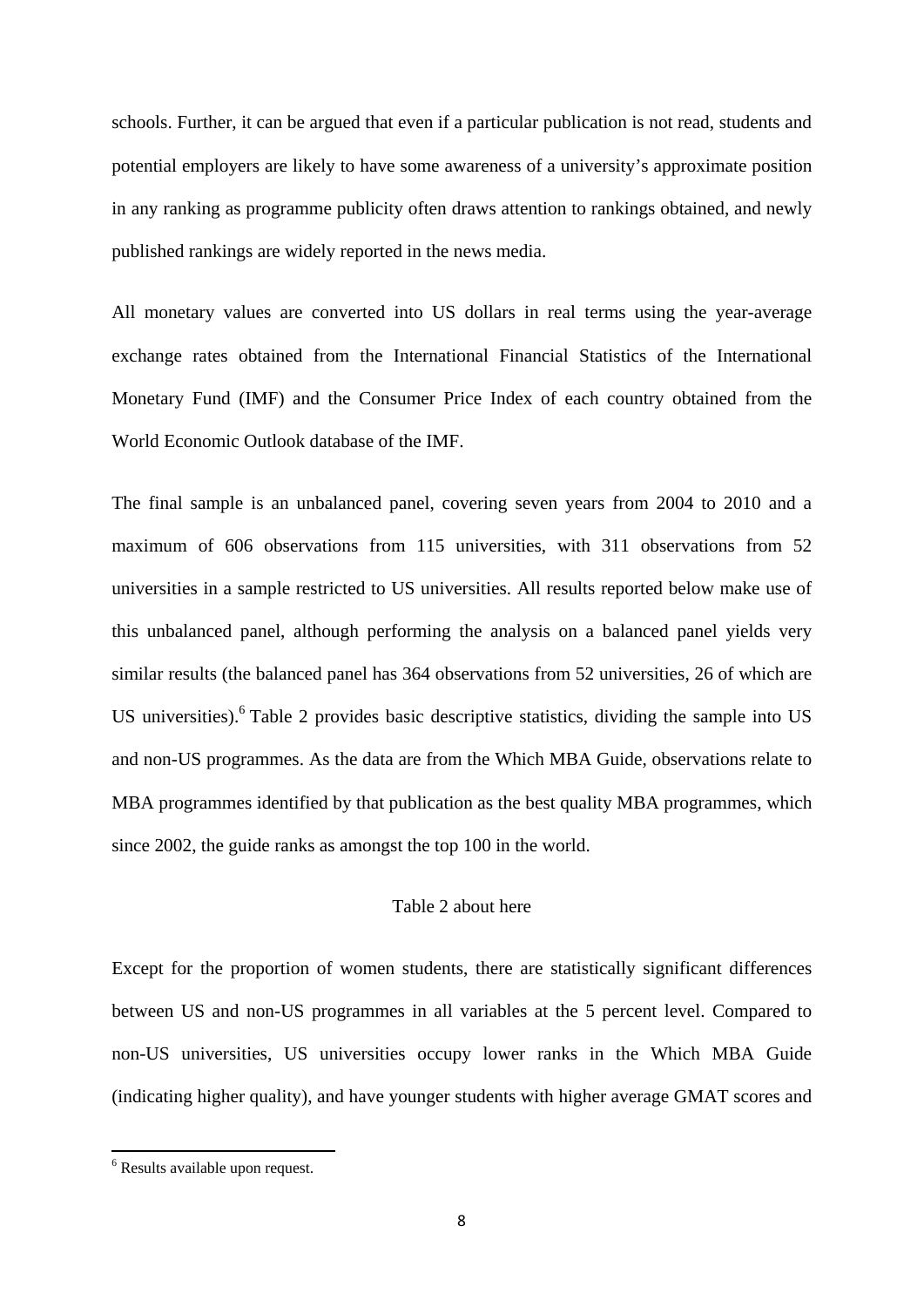fewer years of work experience. Both pre- and post-MBA salaries are lower for students from US programmes than from non-US programmes.

We estimate Mincer (1974) type equations of the natural log of post-MBA salaries as a function of pre-MBA salaries, age, work experience, average GMAT score, the rank of the MBA programme, and other covariates:

$$
\ln S_{it} = \alpha_i + \gamma_t + \beta X_{it} + \epsilon_{it}
$$
 (1)

Where  $\alpha_i$  are programme-specific effects,  $\gamma_t$  are year-specific effects, and  $X_{it}$  is a vector of explanatory variables. Post-MBA salaries are conditional on securing a post-MBA job. Pre-MBA salaries, age, work experience, and the average GMAT score capture the human capital of MBA holders; in particular, the inclusion of pre-MBA salaries helps to capture aspects of workplace ability that are not captured by measures such as GMAT scores. These pre-MBA salaries have been calculated by the authors using data from the Which MBA Guide on post-MBA salaries and percentage increase in salaries; our pre-MBA salaries are therefore for the same cohort of students as the post-MBA salaries. Apart from age and work experience, all non-dichotomous explanatory variables are in natural logs. Squared age and work experience variables were initially included in regressions, however the coefficients on these squared variables were never found to be significantly different from zero, and so were dropped from the analysis.

Since the dataset is a panel, we use fixed-effects estimation including a full set of year and programme fixed effects, so the coefficients are estimated based on changes in the variables over time within each programme, and all time-invariant programme-specific effects are eradicated by the fixed effects. Therefore the estimates require variation within universities in both dependent and independent variables. The rightmost column of Table 2 shows the standard deviation within institutions relative to that between institutions. Whilst it is the case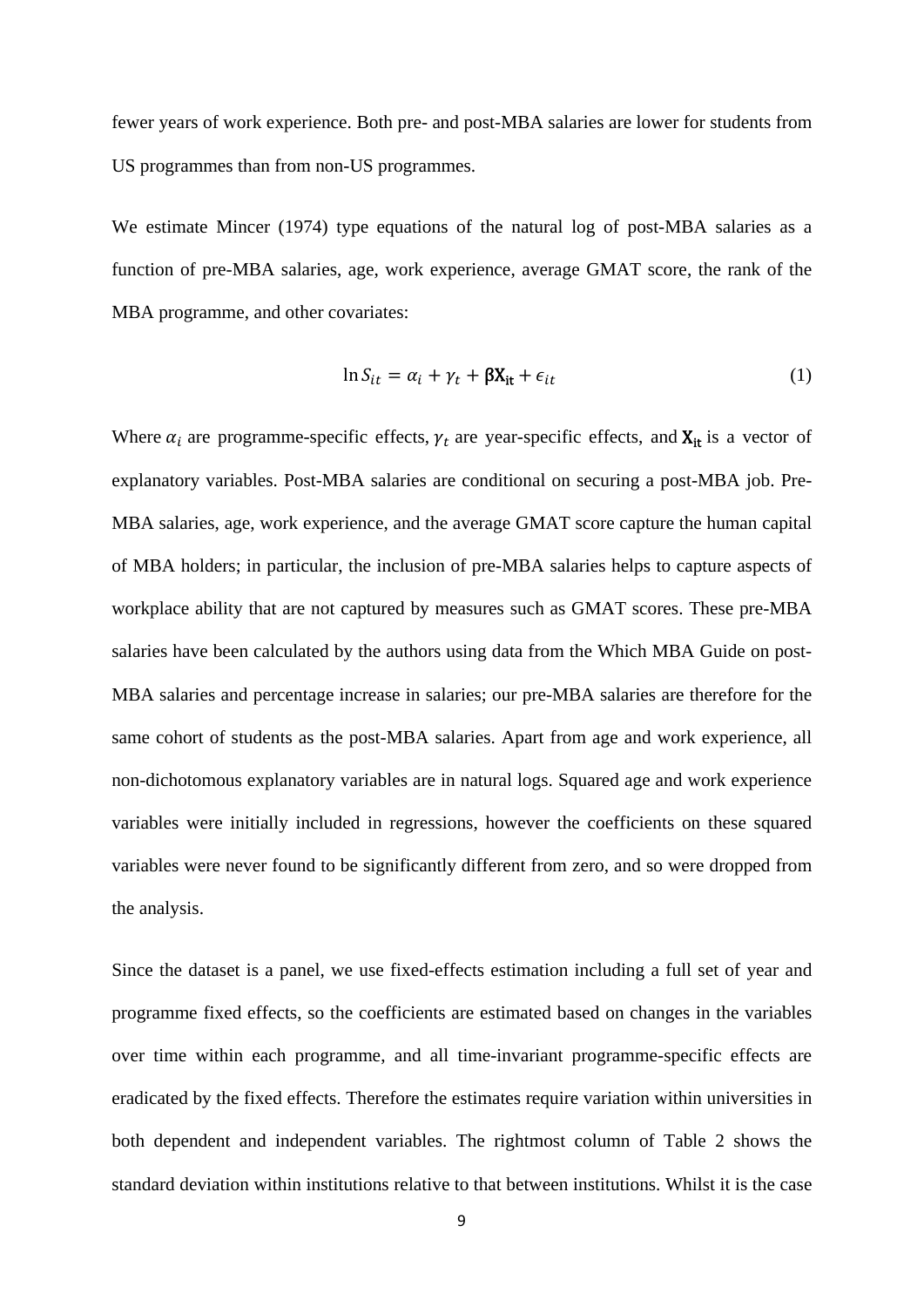that there is more between-institution variation than within-institution variation in all variables, the within-institution variation is still quite large relative to the between-institution variation<sup>7</sup>.

#### **4. Results**

#### *4.1 Main Results*

Table 3 presents the results for all universities in the sample. All results in this table use fixed effects estimation with heteroskedastic-robust standard errors. Column (1) reports the baseline specification; column (2) adds additional student characteristics, column (3) adds professional accreditations, column (4) adds faculty characteristics, column (5) adds alumni evaluations, and column (6) includes all covariates.

## Table 3 about here

As expected, higher post-MBA salaries are associated with higher pre-MBA salaries and having attended a lower ranked (higher quality) university. Also, it may pay to study for an MBA at a younger age, a result in line with the results of Hussey (2012) as studying for an MBA at a younger age may be a strategy undertaken to signal graduate quality<sup>8</sup>. Consistently, the regressions reported in Table 3 indicate that a 1% increase in pre-MBA salary (US\$ 467 at the mean) is associated with approximately a 0.35% increase in post-MBA salary (US\$ 265 at the mean), holding other variables constant. Similarly, a 1% decrease in university

<sup>&</sup>lt;sup>7</sup> In addition to using university fixed effects, we also experimented with using country fixed effects. This yielded qualitatively similar results to those reported, which suggests that universities share similar characteristics within country, and are different across countries.

 $8$  Although age and work experience are highly correlated (correlation  $> 0.8$ ), including both variables separately does not change the results. Including age and work experience in natural logs yields weaker results compared to those reported.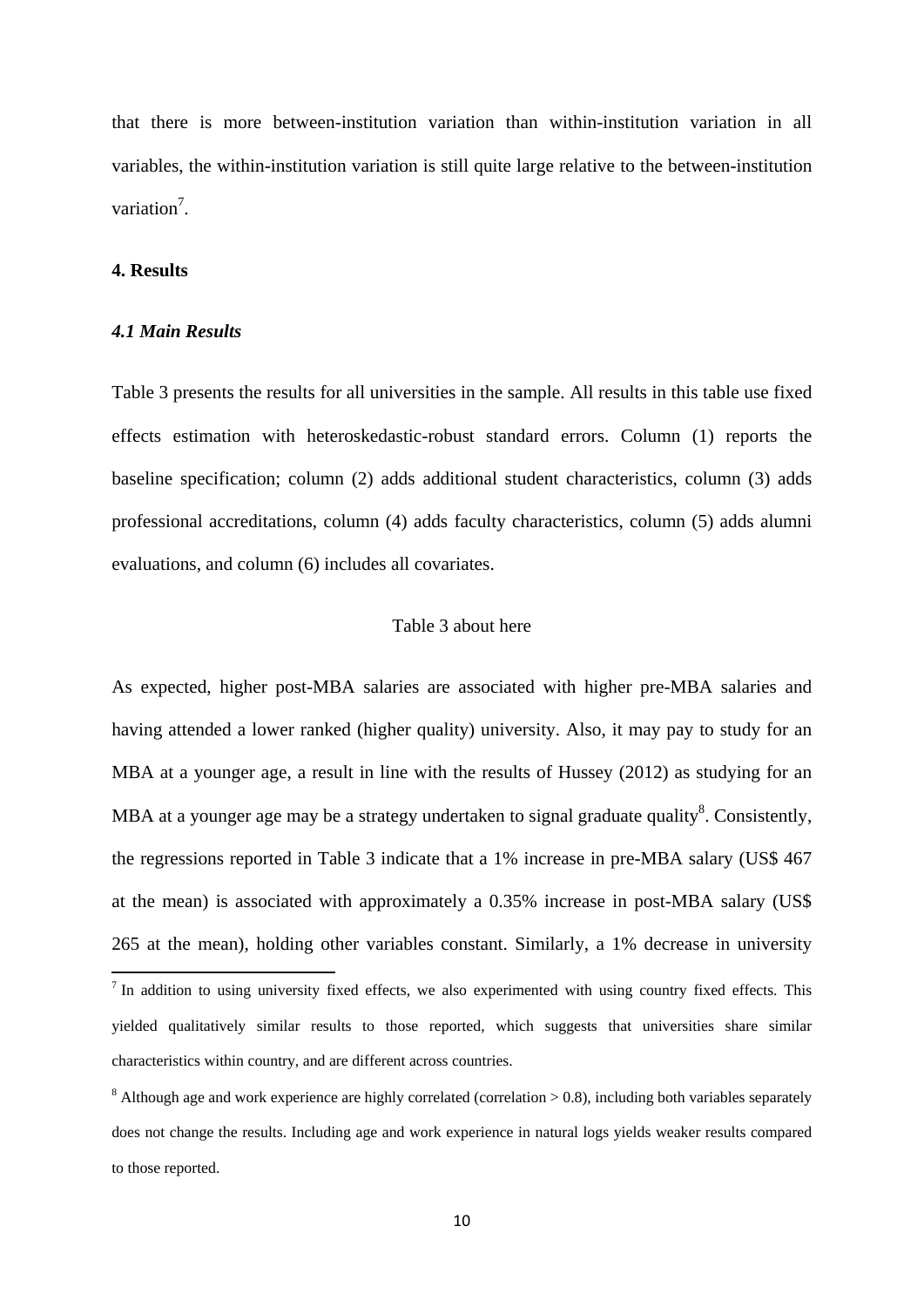rank increases post-MBA salaries by 0.09% (US\$ 68 at the mean), while a student who is a year older will have a 1% lower post-MBA salary (US\$ 757 at the mean). The result that ranking of university is linked to post-MBA salary does not simply reflect a high weighting given to post-MBA salary in the calculation of Guide rankings. In the Which Guide post-MBA salary is one of twenty one indicators contributing to the final ranking of a university, having a weight of 0.15, as shown in Appendix B. In addition, as discussed above in Section 3, each year's ranking is a weighted average of scores from the current year and the previous two years, further reducing the weight of this year's post-MBA salary on this year's rank.

An alternative (and perhaps more interesting) way of interpreting the coefficient on pre-MBA salaries is as follows. Equation (1) may be rewritten as:

$$
\ln S_{it} - \ln S_{it-1} = \alpha_i + \gamma_t + \delta \ln S_{it-1} + \beta X_{it} + \epsilon_{it}
$$
\n(2)

Where  $S_{it-1}$  is the pre-MBA salary. As a simple algebraic manipulation this has no impact on the coefficients of the remaining variables  $X_{it}$ . However, it allows us to interpret the coefficient on pre-MBA salaries  $\delta$  as the impact of pre-MBA salaries on the growth rate of salaries post-MBA. Then the coefficient on pre-MBA salaries in Table 3 would be  $1 + \delta$ . Since in Table 3 the coefficient on pre-MBA salaries is always less than 1, this implies  $\delta$  < 0, and hence from equation (2) that a higher pre-MBA salary implies lower growth of salaries as a result of doing an MBA, all else being equal. This is what we may expect; students with higher pre-MBA salaries are typically older students (the correlation between pre-MBA wage and age is 0.3818), hence may already have more workplace skills than their younger classmates, and thus have less to gain from attending an MBA.

Of particular note are the variables that do not seem to impact significantly on post-MBA salaries. These include the average GMAT scores of students and the extent of previous work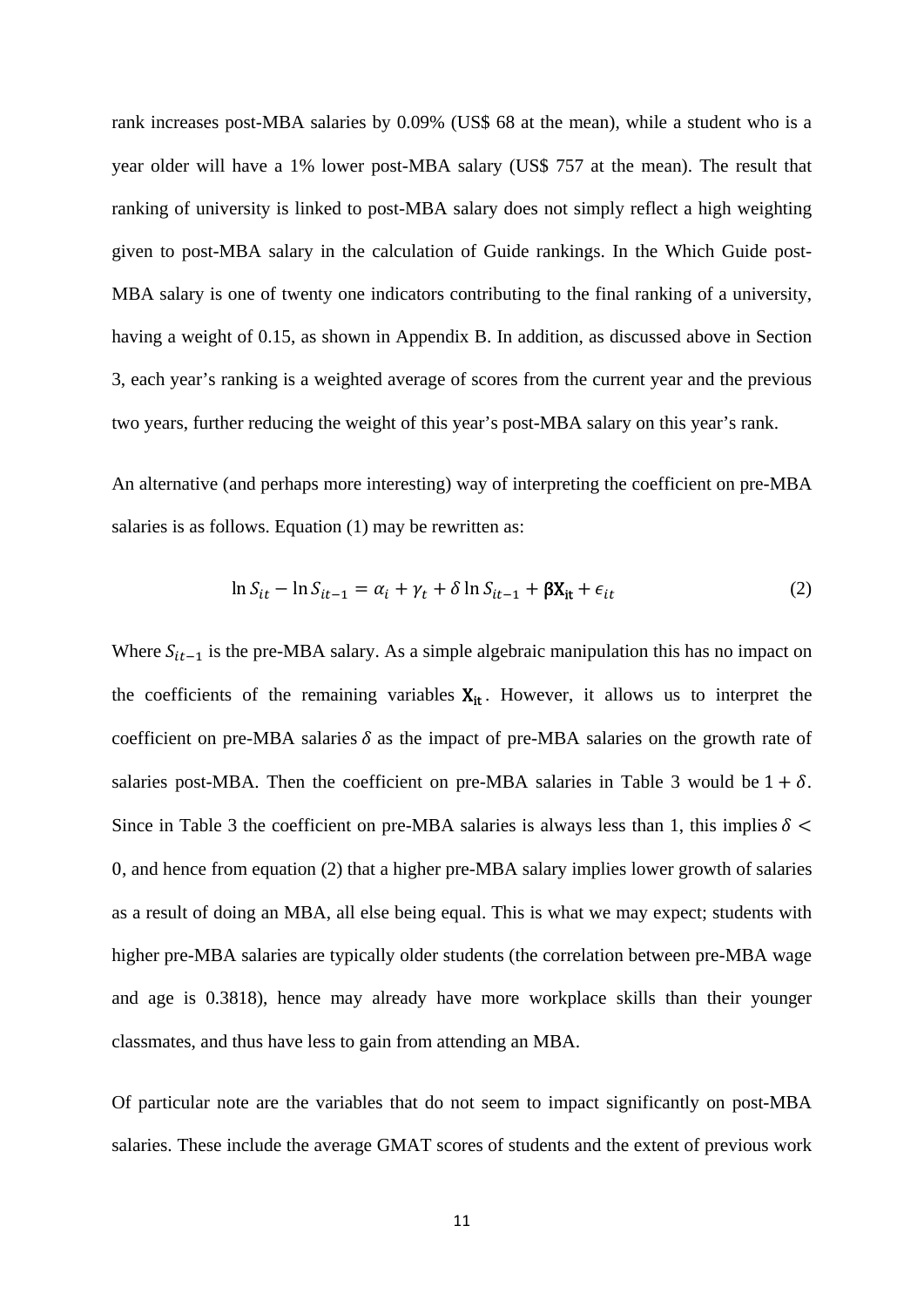experience. Both factors might have been expected to have a significant impact and have consistently been identified as important factors determining returns to an MBA degree in the analyses using individual student level data described in the Literature Review in Section 2. We speculate that through the use of a greater number of programme level explanatory variables which have not been used in previous studies, and through the use of average pre-MBA salary as an explanatory variable that captures the potential accumulated human capital of full-time MBA students, we are able to distinguish more accurately the variables that impact upon post-MBA salaries.

Accreditations of universities and MBA programmes by professional bodies (AACSB, EQUIS and AMBA) are often considered to be signals of quality. Universities invest large amounts of effort into obtaining and maintaining these accreditations. The fraction of universities in our sample which are "triple accredited" has more than doubled between 2004 and 2010, from about 11 percent to about 23 percent. At the same time, the fraction of universities in the sample which have no accreditation has decreased from 14 percent to 2 percent, while the percentages which have one and two accreditations have remained fairly constant.

Nevertheless, from Table 3, these accreditations are not found to have a significant impact on post-MBA salaries. We offer three, related, possible explanations for the non-significance of professional accreditation. First, universities only rarely change accreditation status (this occurs for less than 4 percent of the sample), so the fixed effects estimates may be unable to recover the coefficients associated with these variables. This is partly because the professional bodies accredit a university or MBA programme for periods greater than one year: five years in the case of AACSB, three or five years in the case of EQUIS, and one, three or five years in the case of AMBA. Second, we speculate that these potential quality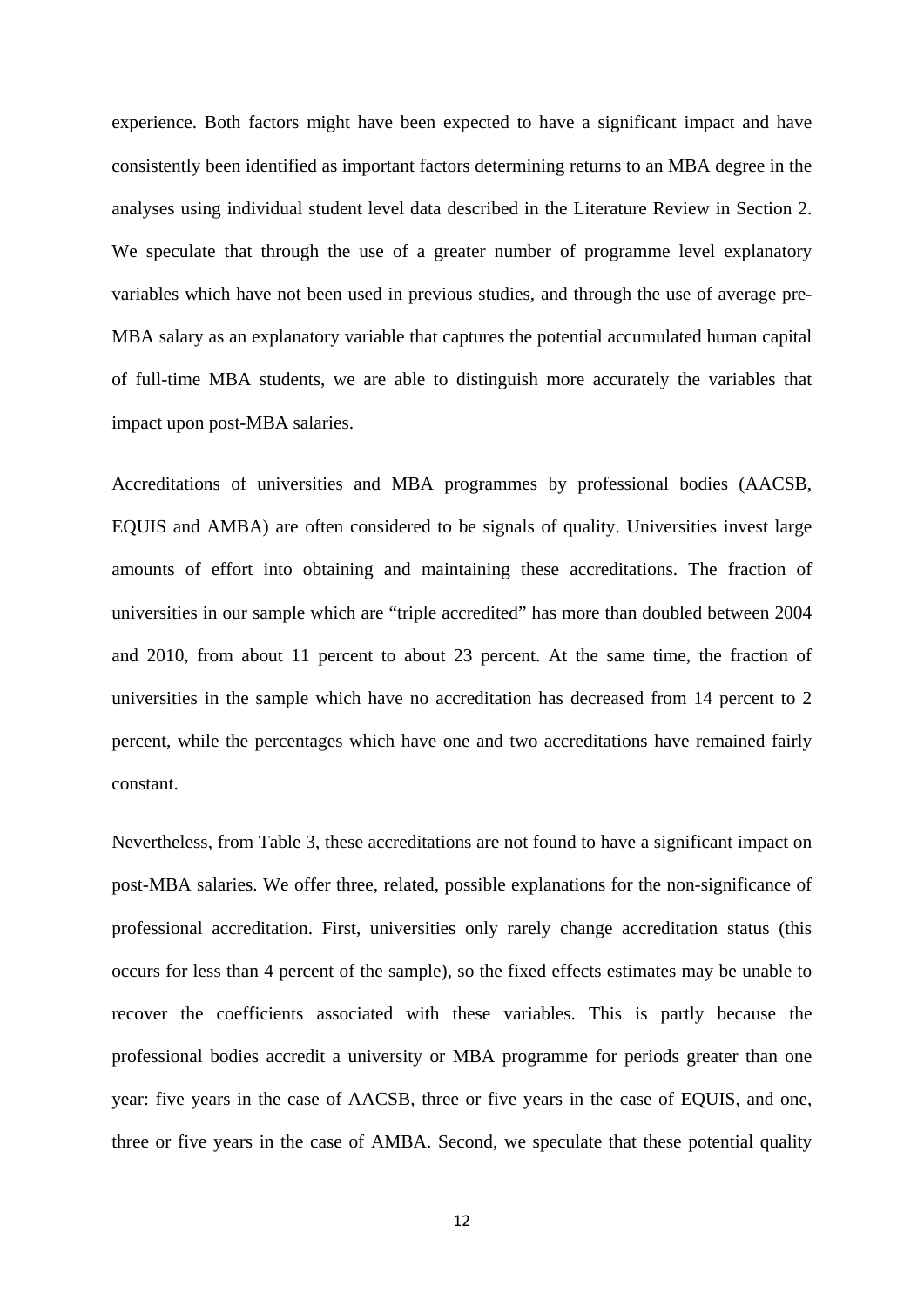signals may be more important to applicants, students and academics than potential employers. By focusing on top ranking MBA programmes across the world, many of the universities in the dataset have at least one accreditation and so little impact of the accreditations can be detected. Finally, accreditation bodies take into account some of the factors already included in the regressions reported in Table 3 when they make accreditation decisions, for example the percentage of faculty holding PhD degrees.<sup>9</sup> This may make it more difficult to identify a separate impact of accreditations on post-MBA salaries.

The other noteworthy result from Table 3 is that there is a significantly negative relationship between alumni evaluations of careers services and post-MBA salaries. As will be seen below, this is a finding which is robust to alternative samples and model specifications. None of the other alumni evaluations are statistically significant, apart from alumni evaluations of faculty which is significant at only the 10 percent level. It may be observed from Table 2 that, relative to the other alumni evaluations, the alumni evaluation of careers services has a larger standard deviation, and a higher within relative to between variation. Both of these enable us to obtain a more precise (and hence statistically significant) estimate of the coefficient on careers services, which we cannot obtain for the other alumni evaluations<sup>10</sup>.

Table 4 shows that dividing the sample into US and non-US universities yields additional results.

## Table 4 about here

<sup>&</sup>lt;sup>9</sup> AMBA, for example, expect 75% of faculty to hold a relevant postgraduate degree, with at least 50% of faculty holding a Doctorate.

 $10$  Alumni evaluations of career services may be endogenous to post-MBA wages, since graduates who get highpaying jobs may then view the careers services favourably. However, this potential endogeneity should bias the results against obtaining a negative coefficient on the alumni evaluations of careers services, so if anything the results are a lower bound on the negative effect of alumni evaluations of careers services on post-MBA salaries.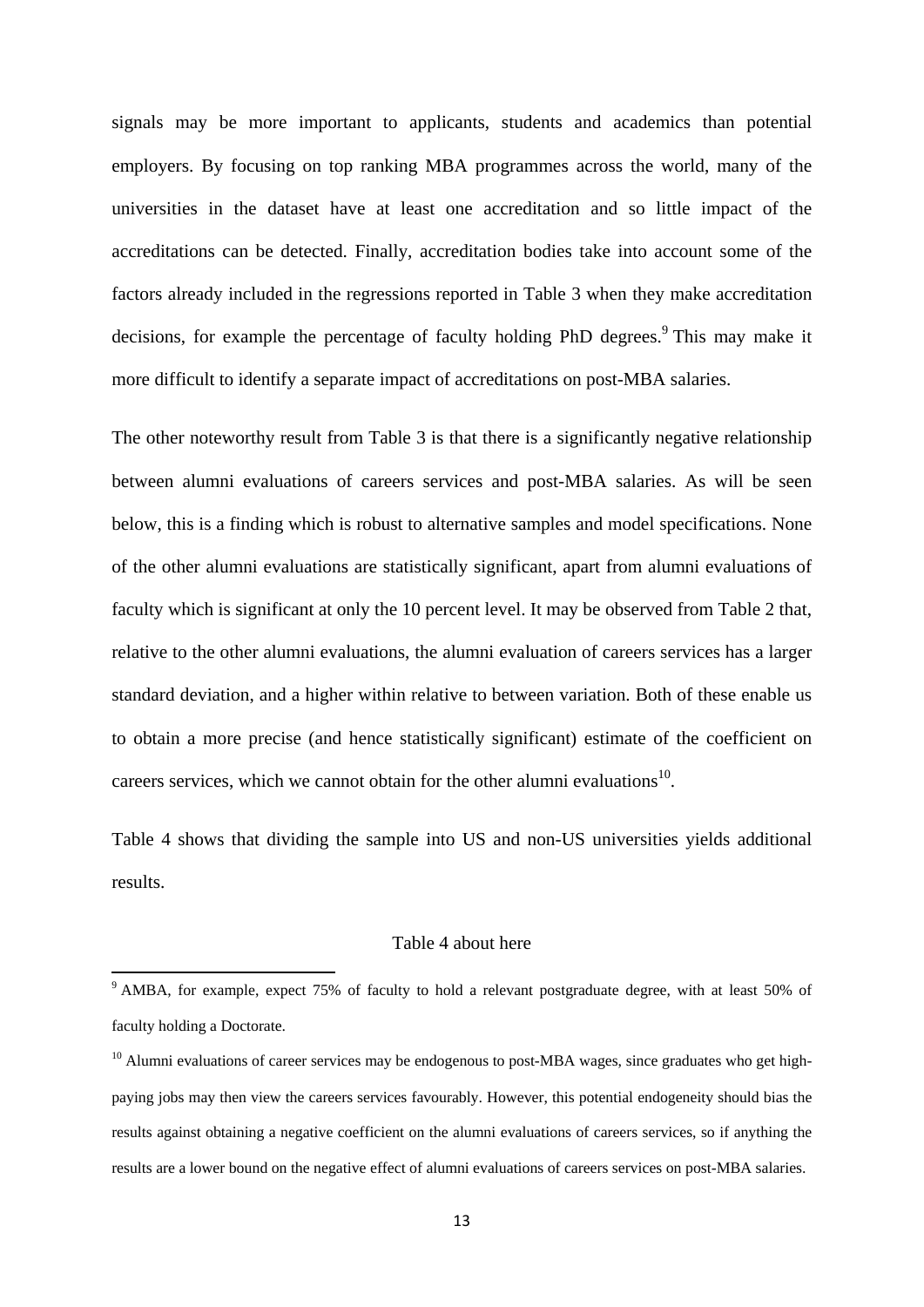Most significantly, the negative relationship between alumni perceptions of careers services and post-MBA salaries holds only for the non-US sample. It may be that the older students in the latter sample already have wider business networks and so have less need for careers services. University ranks and pre-MBA salaries continue to be highly significant predictors of post-MBA salaries in both US and non-US samples, although both variables have larger effects for non-US universities than for US universities. We speculate that the Which MBA university rankings are more important for non-US universities as these institutions do not feature in the US-based Business Week and US News and World Report rankings. Hence, the Which MBA rankings may be more salient to non-US students than US students (see Chetty et al, 2009).

It is only in the results reported in Table 4 that any impact of accreditations on post-MBA salaries can be identified, although any significant impact is confined to US universities. Interestingly the US based AACSB accreditation is linked to significantly lower post-MBA salaries, while the UK based AMBA accreditation is associated with high salaries. These results may reflect the large numbers of US universities in the dataset that have AACSB accreditation, while relatively few US universities seek to obtain AMBA accreditation, making universities with this accreditation particularly note-worthy in the US MBA market $^{11}$ . Therefore, these results are driven by small numbers of observations.

The findings of Table 4, when combined with the descriptive statistics in Table 2 which suggest that US students are younger and less experienced, are consistent with the idea that US students have more to gain from investing in an MBA, because they are earlier in their

 $11$  Table 2 shows that 97 percent of US institutions have AACSB accreditation, whilst only 2 percent have AMBA and 5 percent have EQUIS accreditation. This is in contrast with the non-US sample, where between 55 and 76 percent of institutions are accredited by each of the three bodies.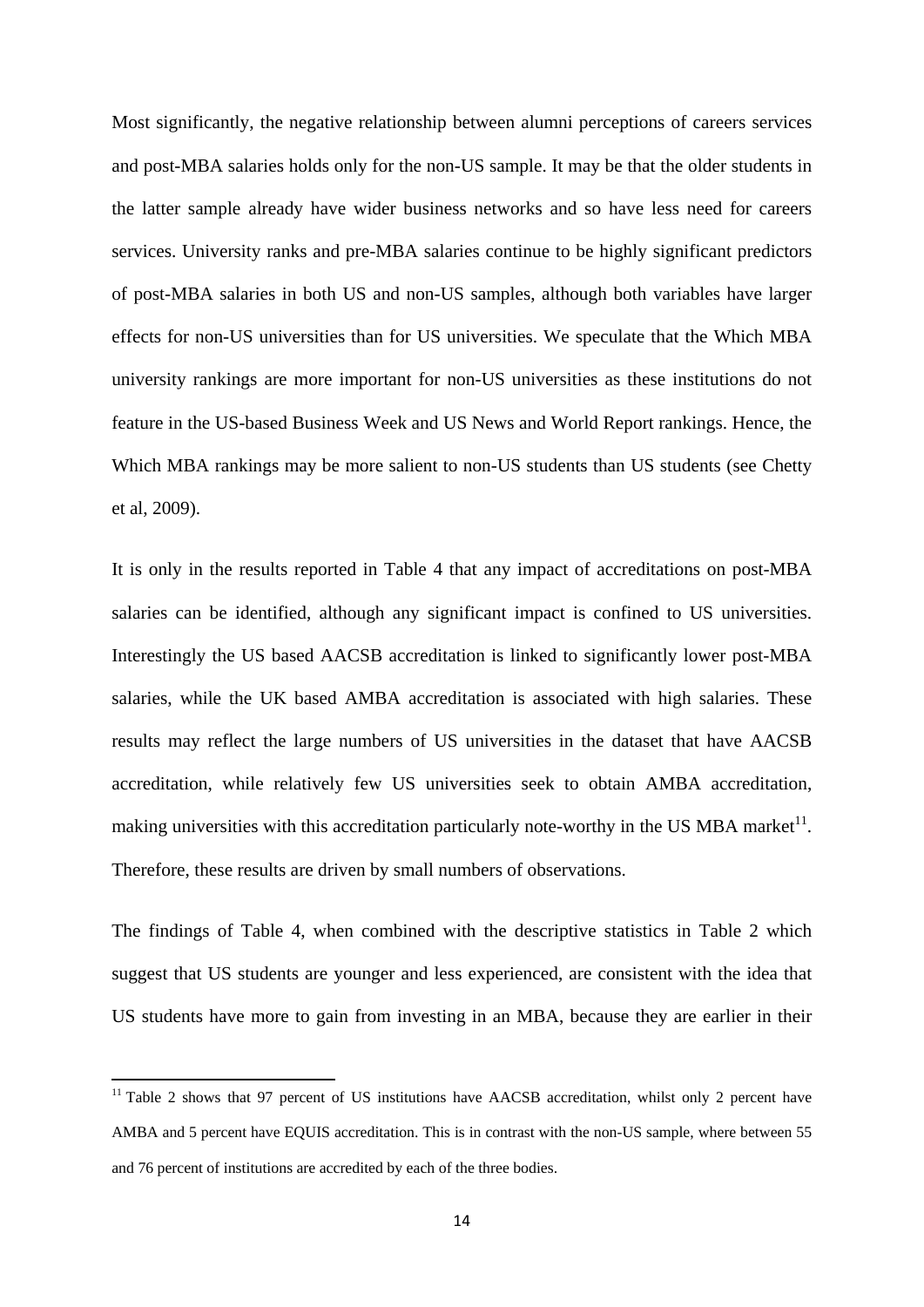career life cycle. A higher return to an MBA for younger students is consistent with the evidence on the decreasing growth rates of incomes over the life cycle (see Polachek (2008) for a survey).

#### *4.2 Unobserved Ability*

It has been recognised since Griliches (1977) that unobserved ability which is correlated with observed variables such as post-MBA salaries, pre-MBA salaries and GMAT scores may bias conventional estimates of the returns to education. Therefore, in addition to the fixed effects estimation, we use Two Stage Least Squares (2SLS) methods to overcome this bias. To instrument for pre-MBA salaries and GMAT scores in levels, we use the first differences and lagged first differences of these variables; this approach was first proposed by Anderson and Hsiao (1982). The identifying assumption is that changes in pre-MBA salaries are correlated with pre-MBA salaries in levels, but are uncorrelated with the error term. This will be true if pre-MBA salaries and GMAT scores are pre-determined, such that the current period error term is uncorrelated with current and lagged values of these variables, see Blundell and Bond (1998). The validity of our identifying assumption is tested using the Hansen J test of overidentification.

Table 5 reports the results of estimating the model using 2SLS. We instrument pre-MBA salary and average GMAT score in levels with the first differences in columns (1) and (2), and first differences and lagged first differences in columns (3) and (4).

## Table 5 about here

The results are similar to those obtained in Table 3 using conventional fixed effects estimation. Average age and the rank of the programme are always significantly negatively related to post-MBA salaries, while pre-MBA salary is always significantly positively related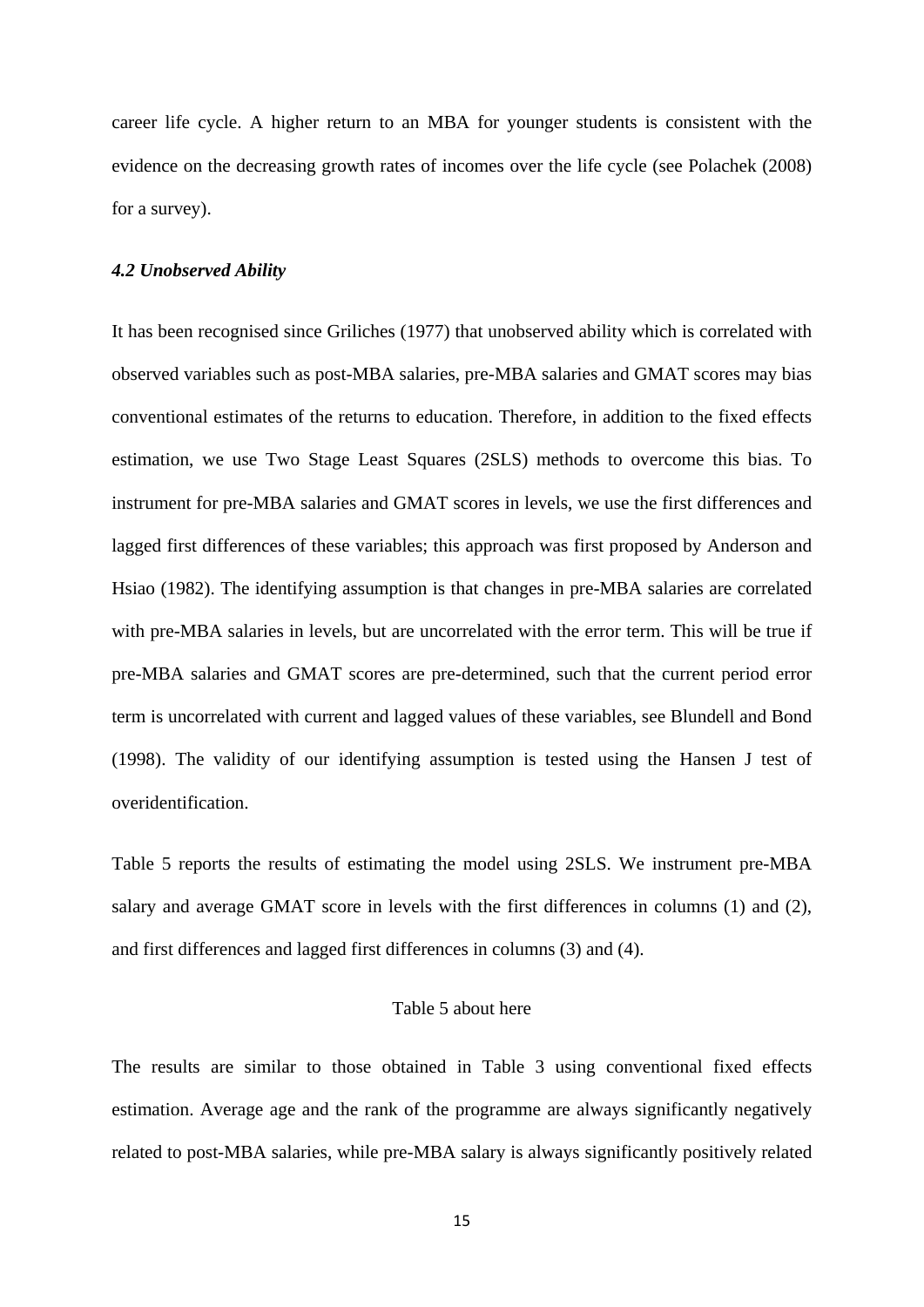to post-MBA salary. The average GMAT score never has a significant effect on post-MBA salaries. The new result we obtain is that in columns (3) and (4) when we use both first differences and lagged first differences as instruments, work experience becomes positively and significantly related to post-MBA salary. This is mainly an artifact of the data; in these results the sample period is restricted to 2006 to 2010 since we use lagged differences as instruments. Column (5) of Table 5 shows that performing conventional fixed effects estimates using the same sample period yields the same positive effect of work experience on post-MBA salary.

Table 5 also reports some specification tests for the 2SLS models; all specification tests reported are robust to heteroskedasticity. First, we report the F-tests of the joint significance of the excluded instruments on the instrumented variables in the first stage regressions. These are always highly significant, indicating that the instruments are highly correlated with the instrumented variables. Second, we report the Hansen J-test of overidentification. This can only be performed for the models in columns (3) and (4), since the models in columns (1) and (2) are exactly identified. The null hypothesis is that the instruments are jointly valid. We do not reject the null hypothesis in either case, so conclude that the overidentifying restrictions are valid. Third, we report the Kleibergen and Paap (2006) rk LM statistic, which is a test of underidentification. The null hypothesis is that the equation is underidentified. Since we reject the null in each specification in Table 5, we conclude that the model is identified. A fourth specification test we report is the Kleibergen and Paap (2006) rk Wald F statistic, which is a test of weak instruments, along with the associated Stock and Yogo (2005) 10% critical values. We reject the null hypothesis that the instruments are weak in each specification of Table 5.

#### *4.3 Sensitivity Analysis*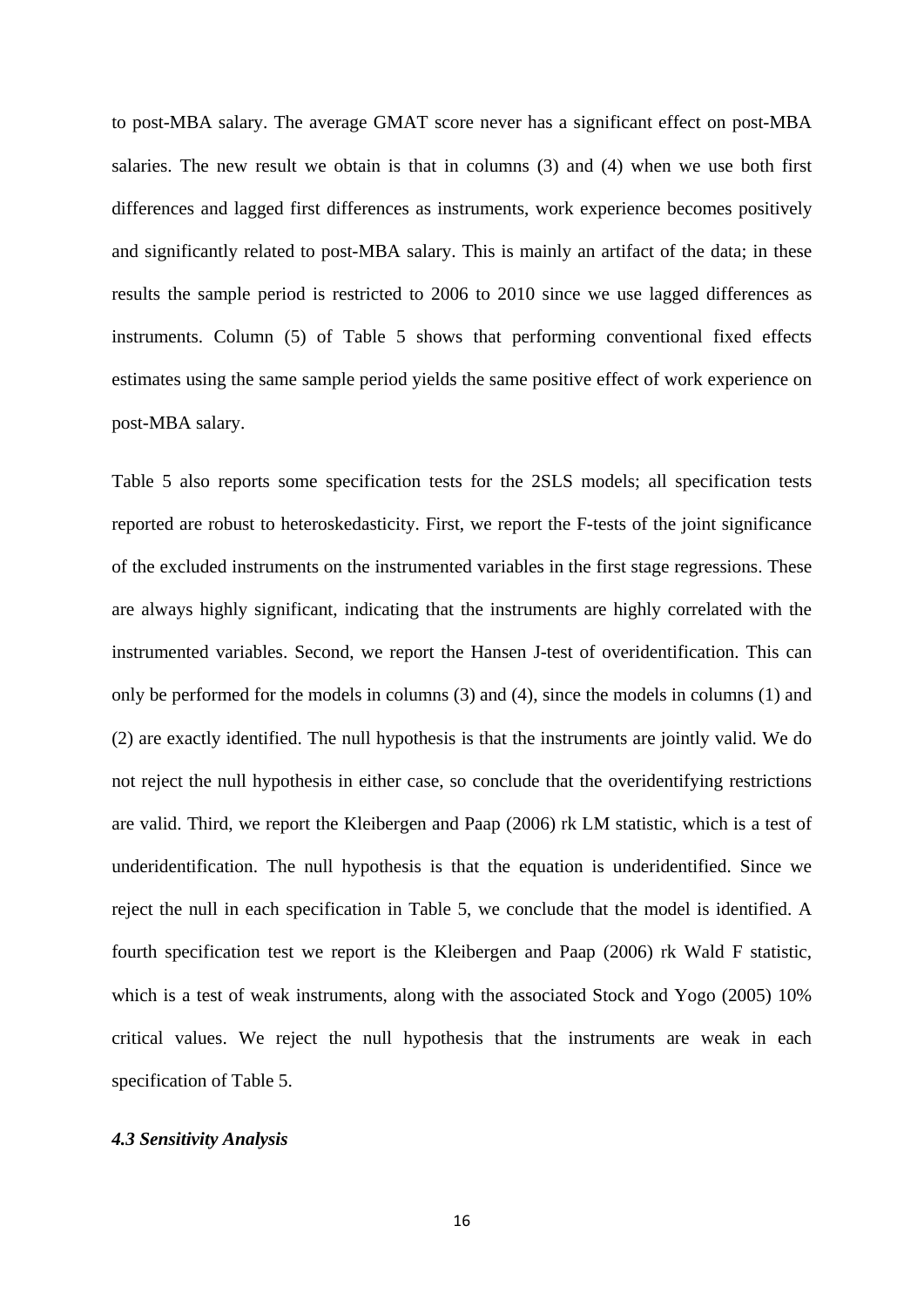Here we discuss the sensitivity of our results to different model specifications and definitions of the explanatory variables. First, we replaced the continuous institution ranks with dummy variables for different ranks. Second, we experimented with different combinations of explanatory variables, to overcome multicollinearity. Third, we probe deeper into the negative impact of careers services by interacting the alumni careers score with other explanatory variables.

It was hypothesised that employers may offer higher salaries to graduates from high ranking programmes, paying less attention to the particular rank of a programme. Hence in line with the approach used by Grove and Hussey (2011), the regressions were rerun instead using dummy variables to indicate whether an institution was ranked 1-10, or 11-25 in the Which MBA Guide. We found results that were similar to those reported in Tables 3 and 4, i.e. better ranked universities perform better, as also reported in the results of Grove and Hussey (2011). This suggests that the way that university rankings are defined does not materially change the results.

We were also concerned about possible effects of the international economic downturn on the analysis. For example, it may be that graduates of better ranked programmes fare better during recessions; on the other hand, it may also be that the recession eliminated the highestpaying jobs obtained by those in the better-ranked programmes. Therefore, the analysis above was repeated, comparing results for the full sample, US and non-US subsamples, with the data divided into 2004-2007 and 2008-2010 periods. Again, results remained comparable to those reported in Tables 3 and 4, with no statistically significant difference in the main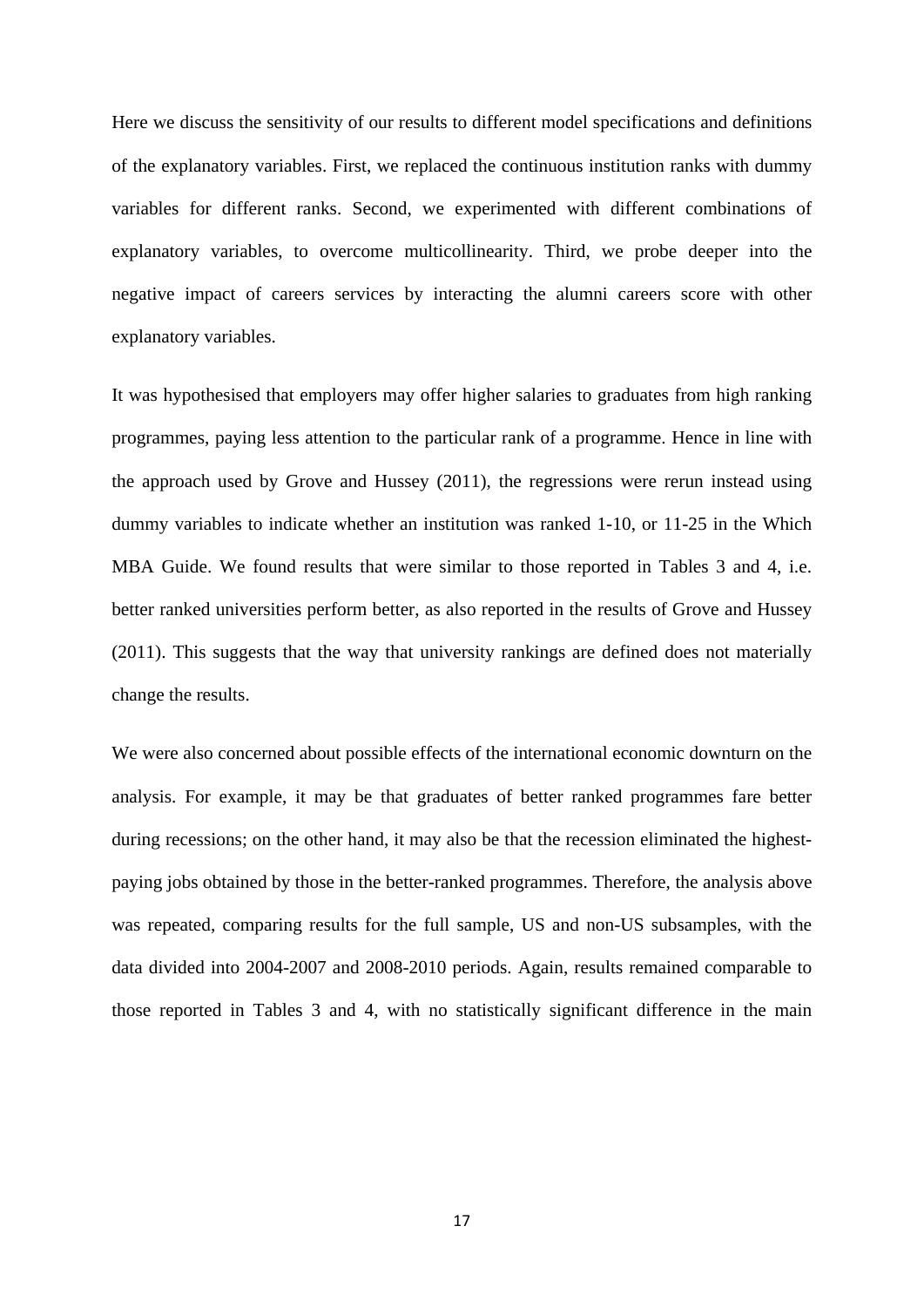coefficients before and after the crisis.<sup>12</sup> This may suggest that the two possible effects of the recession offset each other.

A possible explanation for the lack of significant coefficient estimates in Tables 3 and 4 above is that some of the variables are collinear. This is a particular concern as the overall ranking of a programme reflects to differing extents many of the programme characteristics that we include as explanatory variables, while accreditations as well as rankings are signals of quality. Correlations are especially high among the alumni evaluations of various programme characteristics, exceeding 0.6 in many cases. Including only one alumni evaluation in the regression indicatess that the included alumni evaluation is always significantly negative (results suppressed for brevity). That is, regardless of which alumni evaluation is considered, better alumni evaluation is always associated with lower post-MBA salaries. We speculate that this is because students may trade off a good experience whilst on an MBA programme with lower post-MBA salaries. What the results in Tables 3 and 4 also show is that, despite the high correlation across alumni evaluations, it is the negative evaluation of careers services that has the largest independent effect on post-MBA salaries<sup>13</sup>.

Our inclusion of pre-MBA salaries as an explanatory variable is an important innovation, as it controls for other unobserved characteristics of students in MBA programmes, which may be correlated with workplace performance and hence salaries. Pre-MBA salaries and the Which MBA rank always have highly significant effects on post-MBA salaries. There is also the

 $12$  For the full sample, the coefficient on university rank changes from -0.086 before the crisis to -0.114 after the crisis, with standard errors of 0.021 in each case, so a better ranking is more highly rewarded post-crisis, but not significantly so. Additional results withheld for the sake of brevity but available on request.

 $13$  It is possible that the alumni evaluation of careers services is influenced by the state of the labour market. We find only a weak negative correlation (-0.1220) between alumni evaluation of careers services and GDP growth of the country in that year, which suggests that this is not the main driver of alumni evaluations.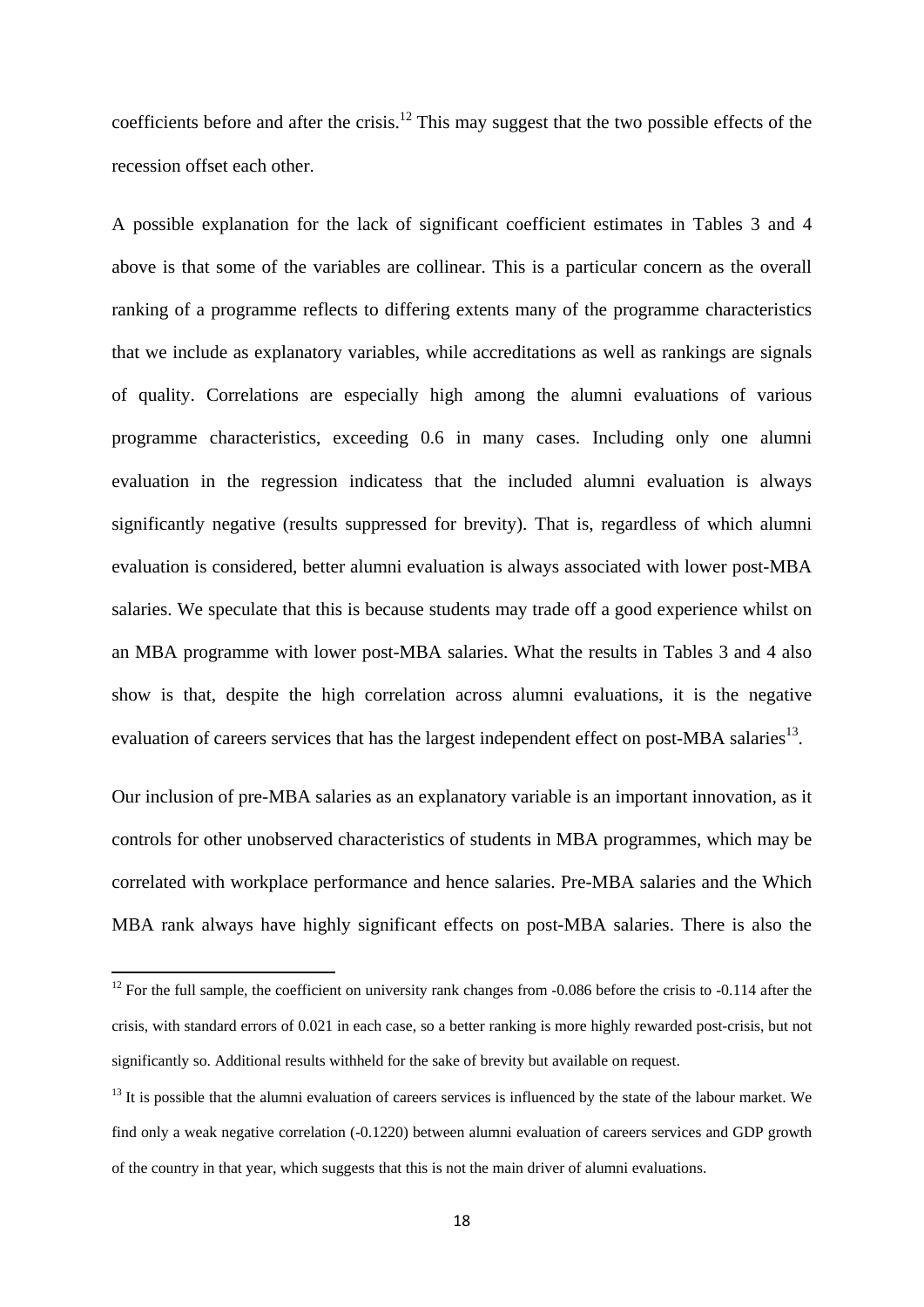possibility of simultaneity between post-MBA salaries and the Which MBA rank, since post-MBA salaries are a component of the rank. Therefore, one additional sensitivity check we perform is to estimate the model sequentially omitting each of these variables, to check if the omission leads to omitted variable bias in the results. Table 6 reports regression results for the full sample, dropping the accreditation variables.

### Table 6 about here

Column (1) reports the analogue to column (6) of Table 3; dropping the accreditation variables has no appreciable impact on the results. Columns (2) and (3) drop pre-MBA salaries and the Which MBA rank, respectively. Once again this does not change the results, suggesting that whilst these variables are important determinants of post-MBA salaries, they are not highly correlated with other explanatory variables in the model<sup>14</sup>.

The result that careers services (as evaluated by alumni) have a negative, significant impact on post-MBA salaries, at least for non-US programmes, is surprising and counter-intuitive. Consequently, the final column of Table 6 replicates the model in column (1), but includes a set of interaction terms of the alumni careers score with the Which MBA rank, pre-MBA salary, average student age, work experience, GMAT score, and a dummy variable for whether the university is in the US or not. Some interesting results emerge. While institutions with lower alumni evaluations of careers services are still associated with higher post-MBA salaries, the positive, significant coefficient on the rank and careers interaction variable suggests that at higher ranked (lower quality) institutions, better careers services have a less-

<sup>&</sup>lt;sup>14</sup> As an additional check on the simultaneity between rank and post-MBA salaries, we also instrumented rank in levels with rank in first differences and lagged first differences, in the same way as we have done for GMAT scores and pre-MBA salaries. This yields very similar results to those reported in Table 5 above. We do not report these results in Table 5 since our focus there is on the effect of unobserved student ability. Column (2) of Table 6 shows results omitting rank, showing that the other results do not change in general.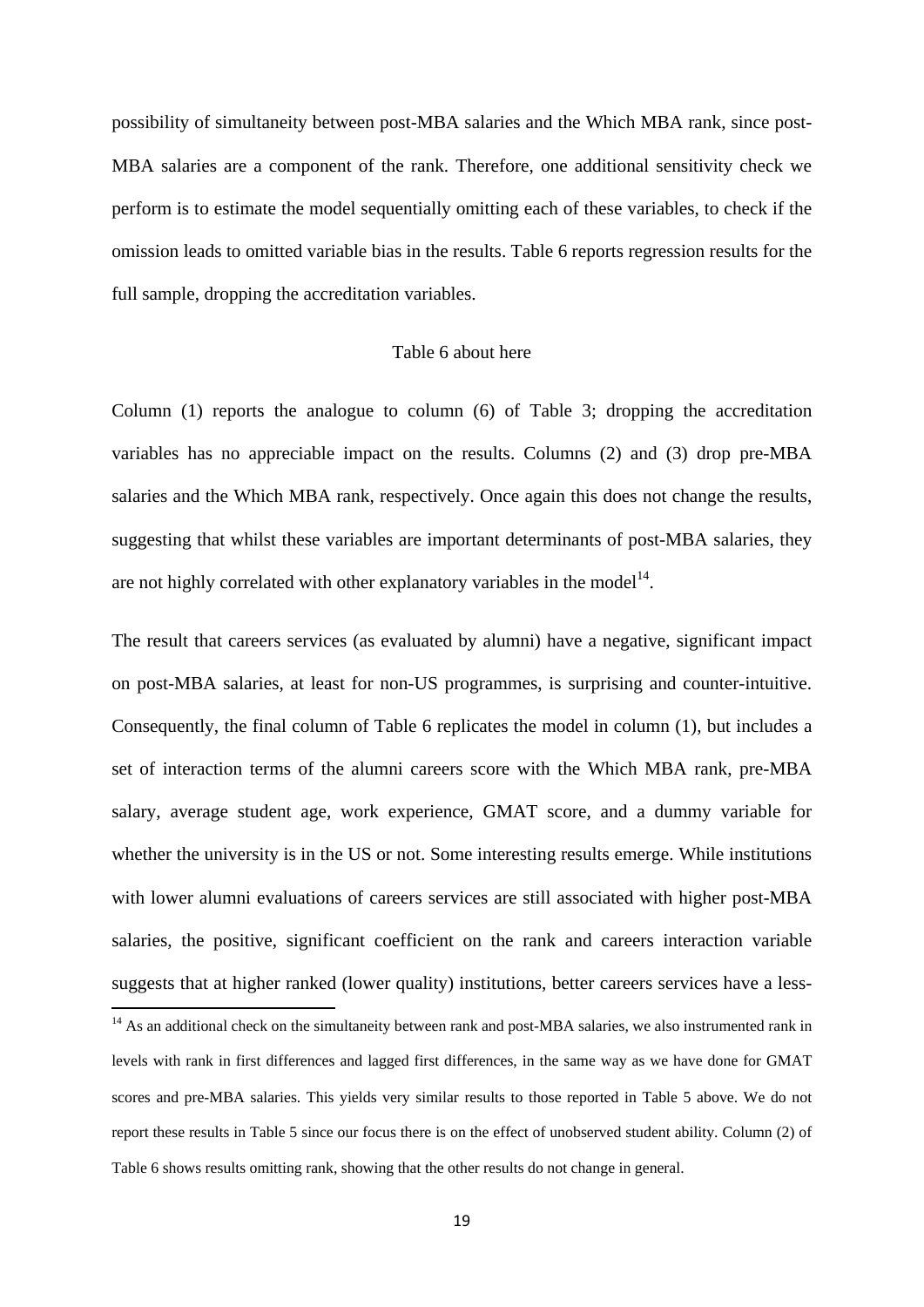negative effect on post-MBA salaries (the sum of the coefficients on careers services and on the interaction term is still negative). Further, GMAT scores and careers services can be considered complementary goods. The interaction between the US dummy and careers services is not significant, suggesting that the difference between US and non-US institutions in the effect of careers services is a result of differences in their Which MBA ranks and their students' GMAT scores.

## *4.4 Additional Results*

In this section we document two additional sets of results. First, we divided the sample into public and private universities. Second, we discuss possible measurement error in the pre-MBA salaries.

Public universities may have different characteristics than private universities. In general, public universities charge much lower fees than private universities (\$48,420 for public universities compared to \$66,282 for private universities in our sample), so this may influence students' university application decisions.<sup>15</sup> In our sample there are 67 public universities, 41 private universities, and 7 independent (partly private) universities. When the regressions in Table 3 are run for public and private universities separately, we obtain the same qualitative results as for the full sample; the results are reported in Table 7.

Table 7 about here

<sup>&</sup>lt;sup>15</sup> The average fee values are based on full fee values published in the Which MBA Guides. Of course, not all students pay the full fees. Unfortunately programme level data on fee discounts and financial aid available are incomplete in the editions of the Which MBA Guide used. Further, information is not available on the numbers of students on a programme who benefit from university financial support.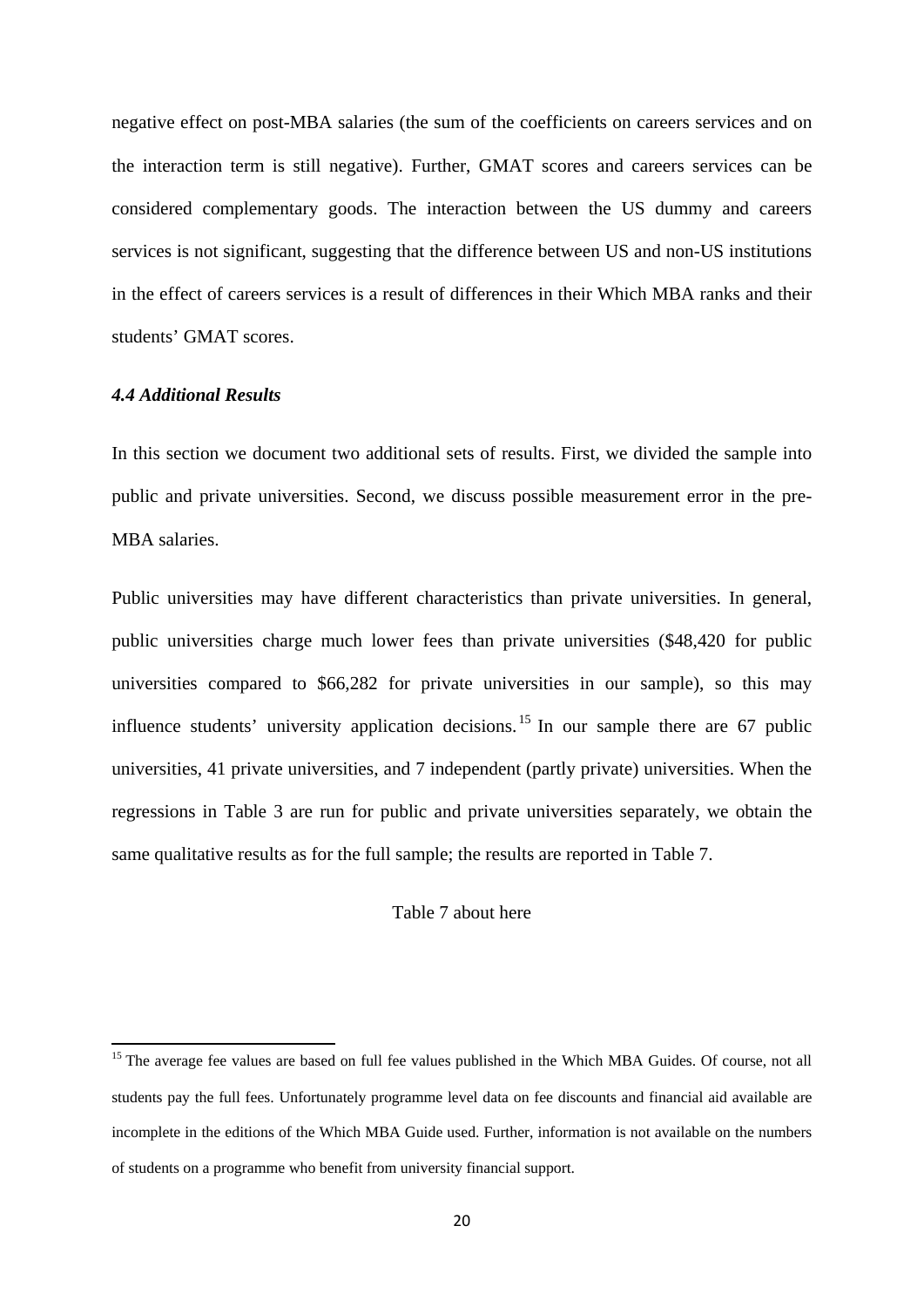The main variables that have significant effects on post-MBA salaries are average student age (negative relationship), rank (negative relationship) and pre-MBA salaries (positive relationship).

The main differences in results between public and private universities are the following. First, it is only in private universities that alumni evaluation of careers services has a negative impact on post-MBA salaries. Second, in public universities, average GMAT scores have a positive relationship with post-MBA salaries, whereas no such relationship exists for private universities. Third, there are differences in magnitude of some of the coefficients; the impact of average age is much larger for private universities, while the impact of rank and pre-MBA salaries is larger for public universities. Whilst these differing results may suggest differences between public and private universities, an alternative interpretation is that they reflect national differences in the way universities are run. Appendix A shows the division into public and private universities by country. While the US has both public and private universities, 17 of the 18 universities in the UK sample are public, as are all the observations from Canada and Australia. On the other hand, other countries such as Spain and Switzerland only have private universities, while some universities in Belgium and France are defined as independent.

A final concern was possible measurement error in the pre-MBA salaries, which may result in attenuation bias in the corresponding coefficient<sup>16</sup>. Our use of instrumental variables to control for unobserved student ability also helps to overcome measurement error. However, our use of first differences of the variables as instruments may not provide a convincing solution to the problem, especially if there are systematic trends in the measurement error.

<sup>&</sup>lt;sup>16</sup> Measurement error in post-MBA salaries would inflate the standard error of the estimates but will not bias the coefficients.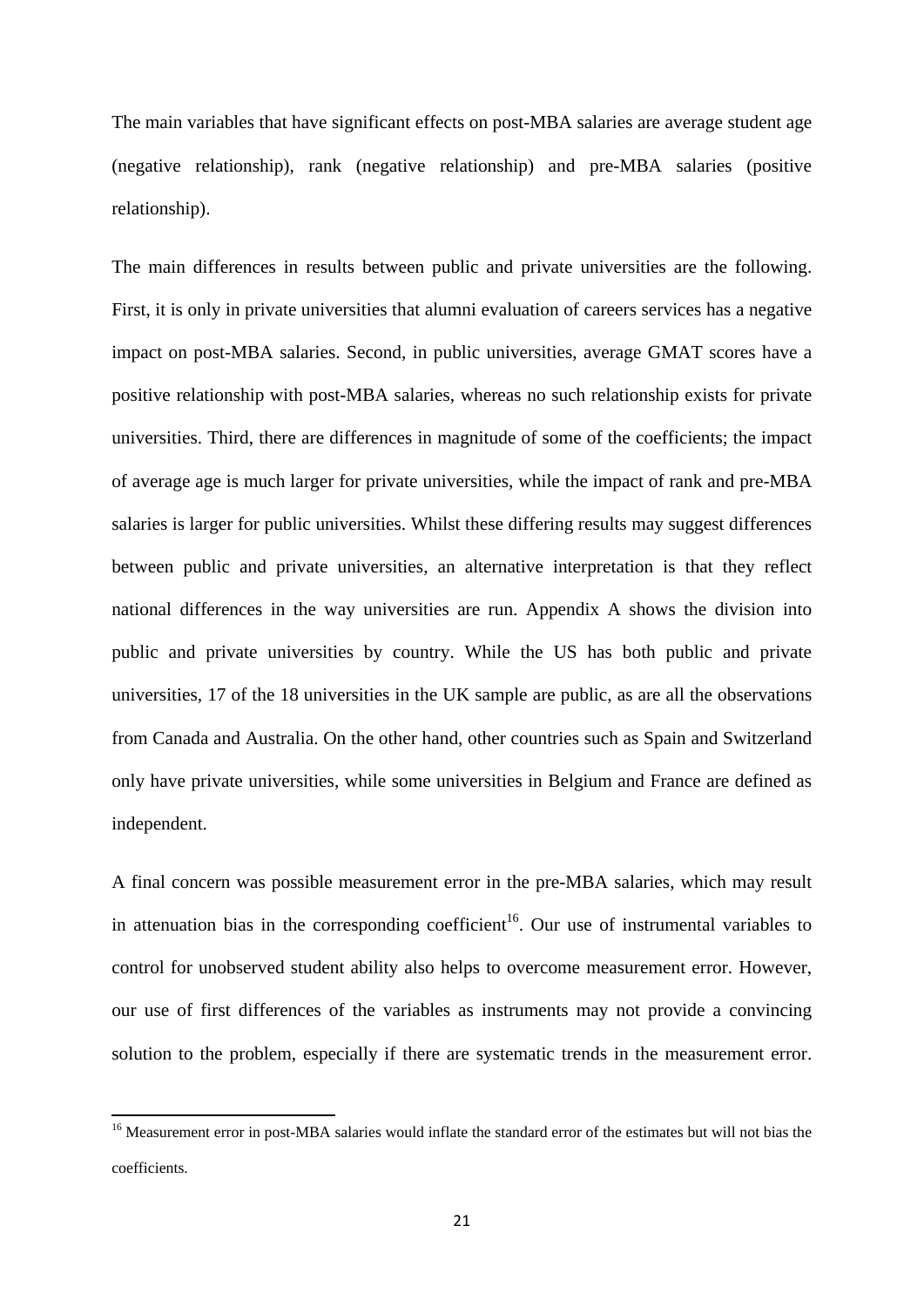Experimenting with reverse regressions and comparing first-differences with fixed effects estimates (Hausman (2001), Grilliches and Hausman (1986)) suggested that measurement error may indeed be present in the data. In light of this (and without any good external instruments in our data) our results may be viewed as a lower bound on the effect of pre-MBA salaries on post-MBA ones.

#### **5. Conclusions**

The MBA degree is unusual, not only because it is often aimed at post-experience students, but also because of its explicit focus on the business world. Because of this business orientation, the MBA is perhaps the university degree for which the question of economic returns is the most appropriate. Whilst the economic returns to other degrees can be calculated, it may be more difficult to calculate the other, intangible returns to other types of degrees, whereas such concerns may be less important in the context of  $MBAs<sup>17</sup>$ .

This paper explores the programme attributes impacting on post-MBA salaries, using a unique and much more extensive panel dataset than has previously been used of programme characteristics from an international sample of universities. Results indicate that pre-MBA salary and quality of programme as measured by Which MBA Guide rankings are key determinants of post-MBA salary. There is also some evidence that it pays to undertake a full-time MBA at a younger age, and in line with this result, the length of previous work experience of students, as well as better GMAT scores, have no bearing on post-MBA salaries, in contrast to the existing literature. These results highlight which human capital variables impact on post-MBA salaries, using a broader range of human capital variables than are typically employed. Interestingly, professional accreditations and alumni evaluations of

<sup>&</sup>lt;sup>17</sup> Nevertheless, there may be additional non-monetary reasons for MBA study, such as the networking opportunities an MBA offers, as well as scope to move into a different career or industry post-MBA.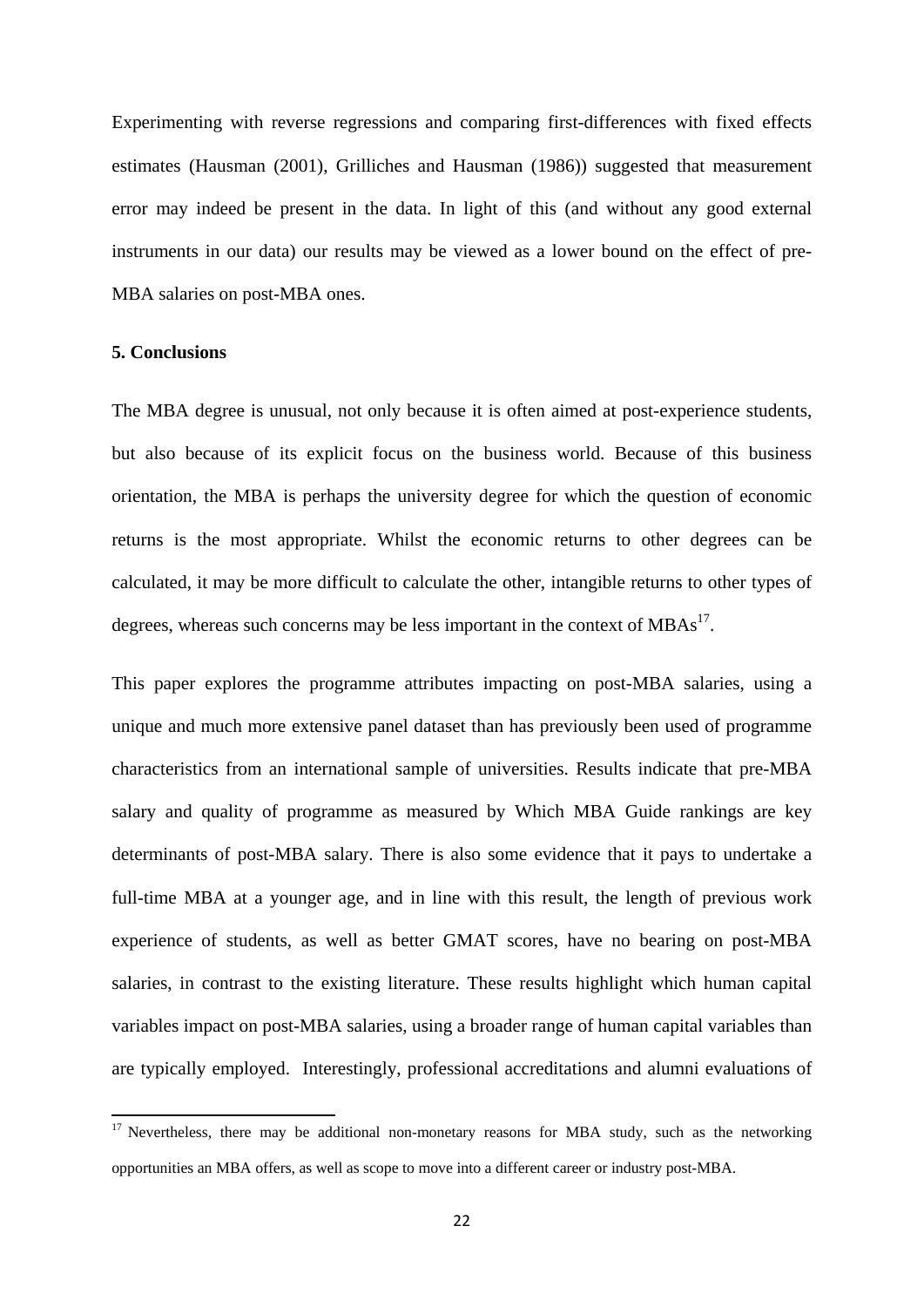faculty, facilities and programme undertaken are found to have no significant impact on post-MBA salaries, and careers services, as evaluated by alumni, may have a negative impact on post-MBA salaries. Hence, not all potential signals of MBA programme quality affect post-MBA salaries.

Ultimately, these results can guide potential MBA students as to when in their careers it may be most advantageous to undertake an MBA, and how to select amongst MBA programmes. For university policy makers, the results suggest that attention needs to be paid to the reasons for seeking professional accreditations: the accreditation bodies offer a number of services to members and the benefits of these should be compared to the seeming lack of emphasis placed on accreditations by the employers of MBA graduates. Similarly, the effectiveness of MBA careers services should be reviewed.

## **References**

Anderson, T.W., and C. Hsiao. 1982. "Formulation and Estimation of Dynamic Models using Panel Data." *Journal of Econometrics* 18: 47-82.

Arcidiacono, P., J. Cooley, and A. Hussey. 2008. "The Economic Returns to an MBA." *International Economic Review* 49: 873-899.

Blundell, R., and S. Bond. 1998. "Initial Conditions and Moment Restrictions in Dynamic Panel Data Models." *Journal of Econometrics* 87: 115-143.

Card, D., and A. Krueger. 1992. "Does School Quality Matter? Returns to Education and the Characteristics of Public Schools in the United States." *Journal of Political Economy* 100: 1- 40.

Chetty, R., A. Looney, and K. Kroft. 2009. "Salience and Taxation: Theory and Evidence." *American Economic Review* 99: 1145-1177.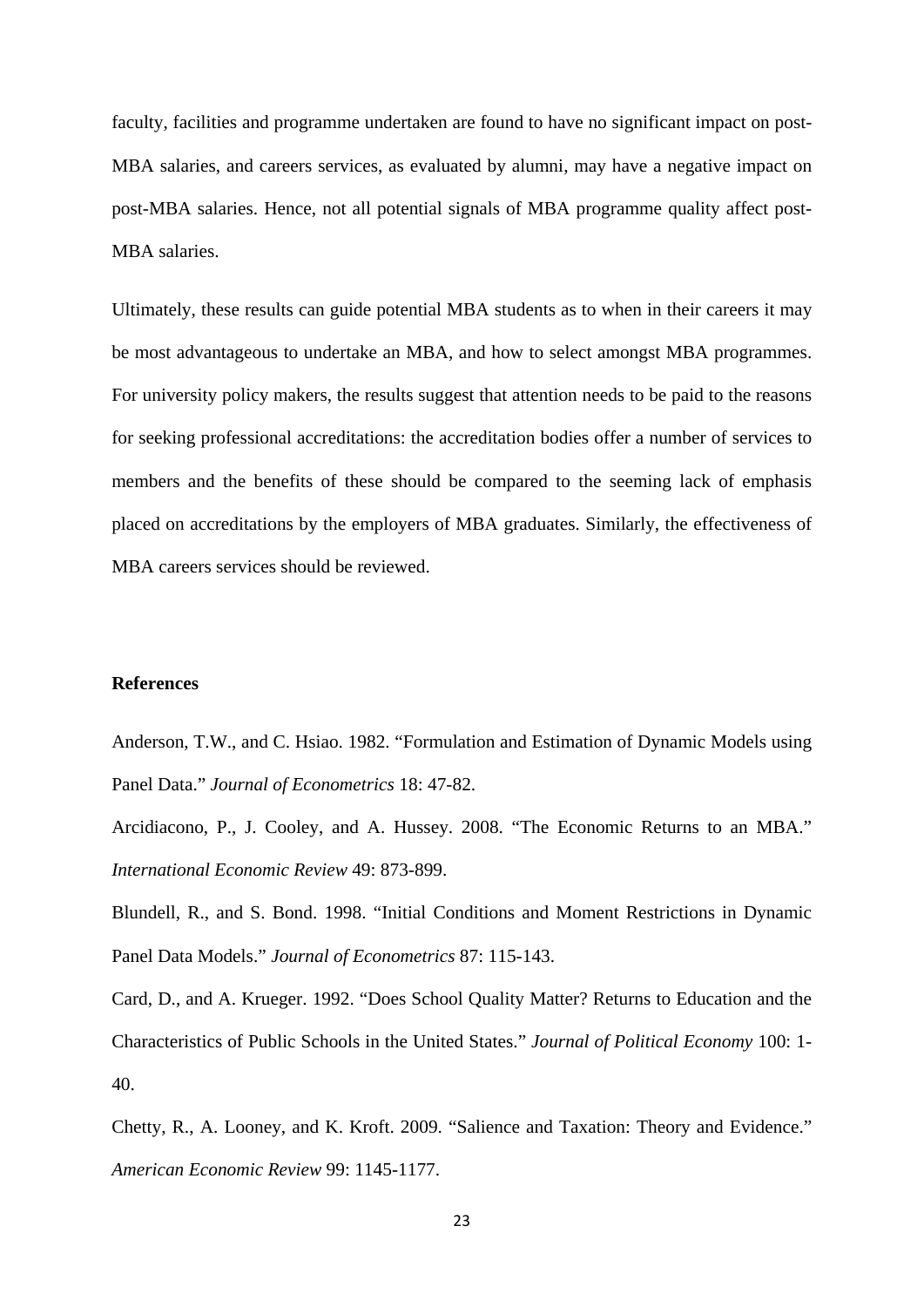Fitzgerald, R. A. 2000. "College Quality and the Earnings of Recent College Graduates." *National Center for Education Statistics: Research and Development Report*, August, U.S. Department of Education.

Graddy, K., and L. Pistaferri. 2000. "Wage Differences by Gender: Evidence from recently graduated MBAs." *Oxford Bulletin of Economics and Statistics* 62: 837-854.

Green, F., S. Machin, R. Murphy, and Y. Zhu. 2011. "The Changing Advantage from Private Schools." *Economica* 79: 658-679.

Griliches, Z. 1977. "Estimating the Returns to Schooling: Some Econometric Problems." *Econometrica* 45: 1-22.

Griliches, Z., and J. Hausman. 1986. "Errors in Variables in Panel Data." *Journal of Econometrics* 31: 93-118.

Grove, W.A., and A. Hussey. 2011. "Returns to Field of Study versus School Quality: MBA Selection on Observed and Unobserved Heterogeneity." *Economic Inquiry* 49: 730-749.

Grove, W.A., and A. Hussey. 2014. "Returns to MBA Quality: Pecuniary and Non-pecuniary Returns to Peers, Faculty, and Institution Quality." *Labour Economics* 26: 43-54.

Hausman, J. 2001. "Mismeasured Variables in Econometric Analysis: Problems from the Right and Problems from the Left." *Journal of Economic Perspectives* 15: 57-67.

Hussey, A. 2012. "Human Capital Augmentation versus the Signaling Value of MBA Education." *Economics of Education Review* 31: 442-451.

Jensen, R. 2010. "The (Perceived) Returns to Education and the Demand for Schooling." *Quarterly Journal of Economics* 125: 515-548.

Kleibergen, F., and R. Paap. 2006. "Generalized Reduced Rank Tests using the Singular Value Decomposition." *Journal of Econometrics* 133: 97-126.

Luca, M., and J. Smith. 2013. "Salience in Quality Disclosure: Evidence from the U.S. News Quality Rankings." *Journal of Economics and Management Strategy* 22: 58-77.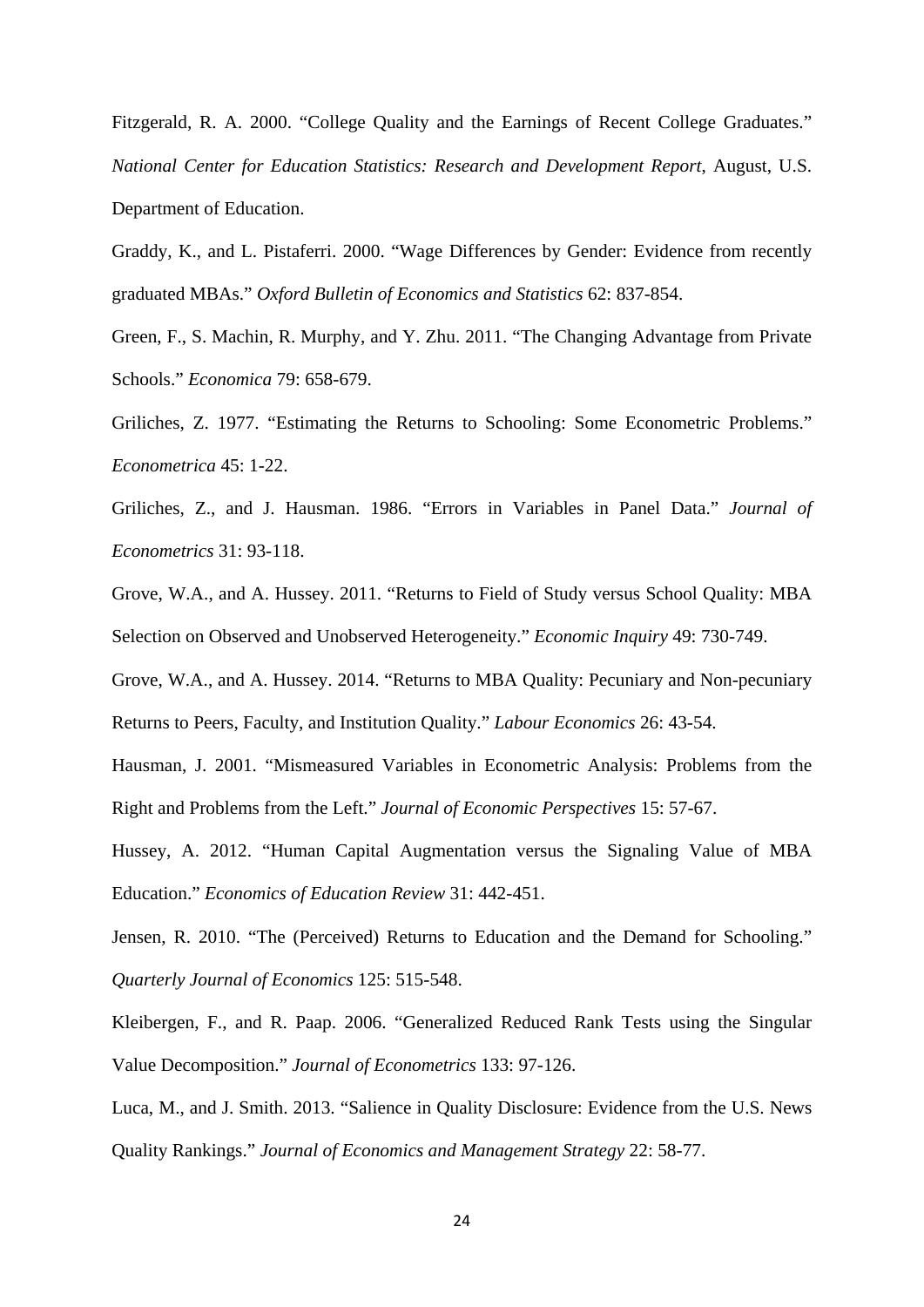Mincer, J.A. 1974. "*Schooling, Experience, and Earnings*." New York, Columbia University Press.

Montgomery, M., and I. Powell. 2003. "Does an Advanced Degree Reduce the Gender Wage Gap? Evidence from MBAs." *Industrial Relations* 42: 396-418.

Polachek, S.W. 2008. "Earnings over the Life Cycle: The Mincer Earnings Function and its Applications." *Foundations and Trends in Microeconomics* 4: 165-272.

Reder, M.W. 1978. "An Analysis of a small, closely observed Labor Market: Starting Salaries for University of Chicago MBAs." *Journal of Business* 51: 263-297.

Ridgers, B. ed. 2009. "Which MBA?" 21<sup>st</sup> Edition. London: The Economist Newspaper.

Stock, J.H., and M. Yogo. 2005. "Testing for Weak Instruments in Linear IV Regression." In *Identification and inference for econometric models: Essay in honor of Thomas Rothenberg*,

edited by Andrews, D.W.K. and J.H.Stock, Cambridge: Cambridge University Press.

Stoker, T.M. 2008. "Aggregation (Econometrics)." In *The New Palgrave Dictionary of Economics*, edited by Durlauf, S.N. and L.E. Blume, 2<sup>nd</sup> Edition, London: Palgrave Macmillan.

The Economist (2014). "Which MBA?, 2014" (Business Section), *The Economist* 11 October.

Tracy, J., and J. Waldfogel. 1997. "The Best Business Schools: A Market-Based Approach." *The Journal of Business* 70: 1-31.

Walker, I., and Y. Zhu. 2011. "Differences by Degree: Evidence of the New Financial Rates of Return to Undergraduate Study for England and Wales." *Economics of Education Review* 30: 1177-1186.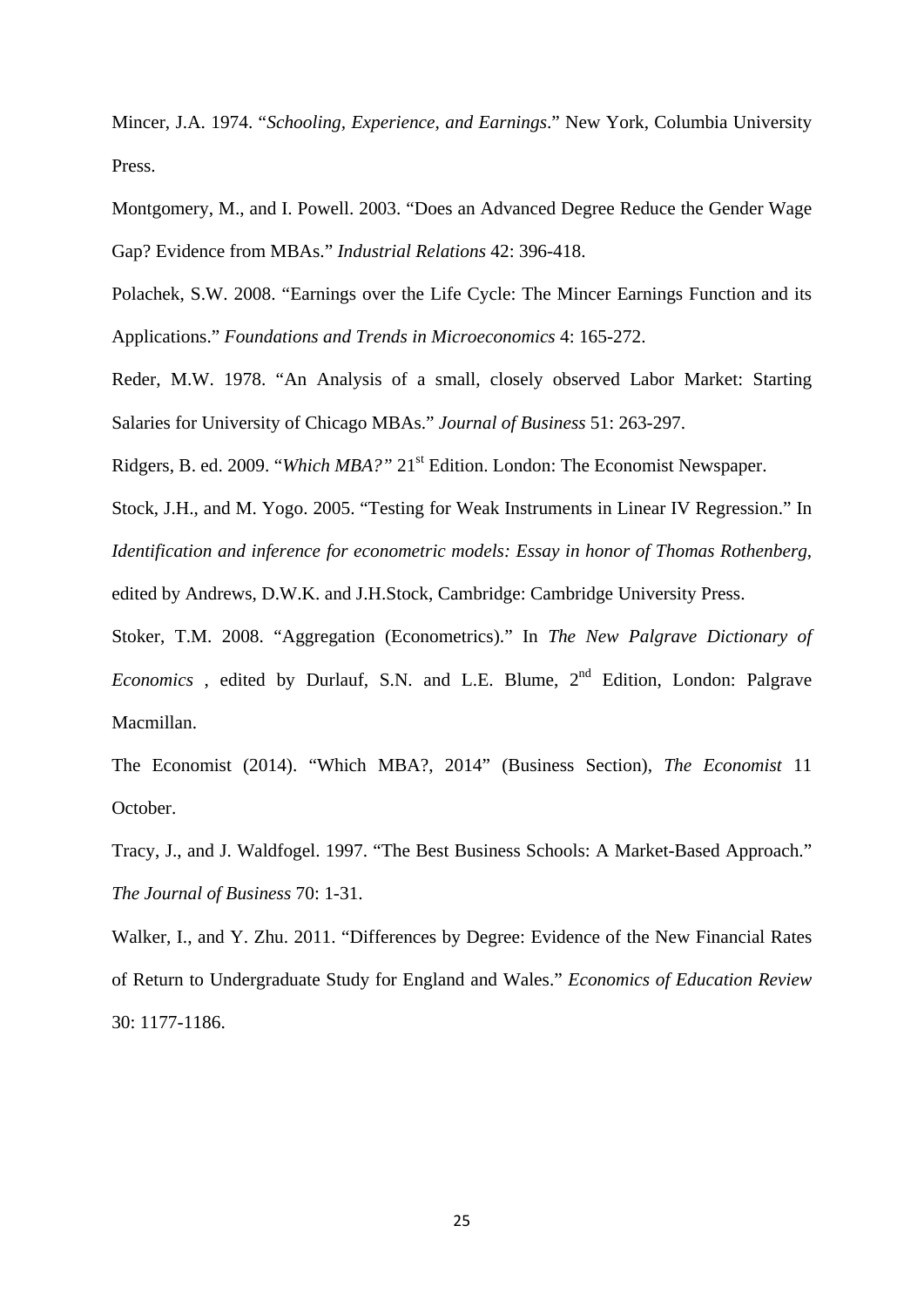



Source: Which MBA Guide 2010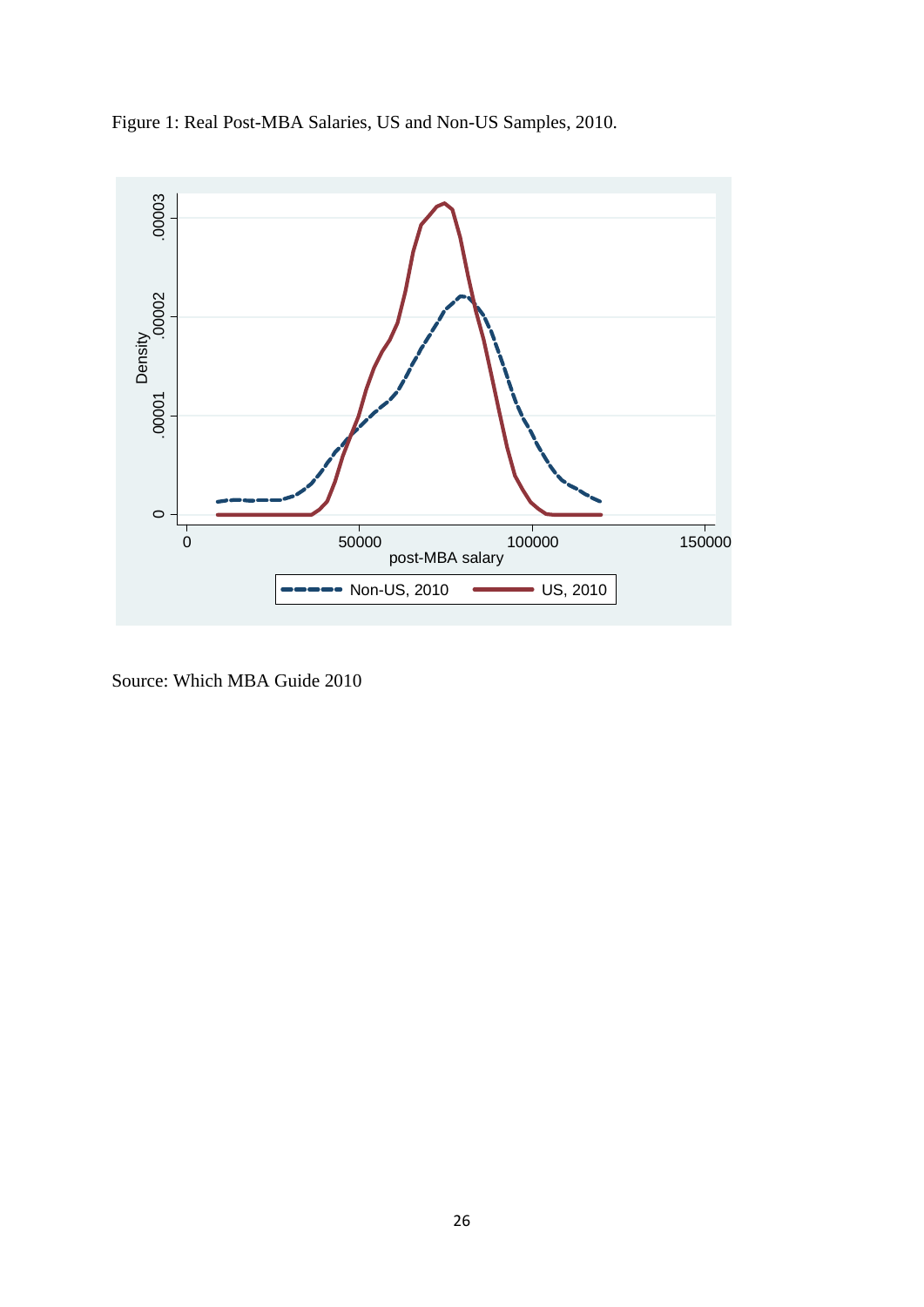|                        | Which      | Financial | <b>US</b>   |        | Lag(Which Lag(Financial | Lag(US) |
|------------------------|------------|-----------|-------------|--------|-------------------------|---------|
|                        | <b>MBA</b> | Times     | <b>News</b> | MBA)   | Times)                  | News)   |
| Which MBA              | 1.0000     |           |             |        |                         |         |
| <b>Financial Times</b> | 0.7485     | 1.0000    |             |        |                         |         |
| <b>US News</b>         | 0.8100     | 0.7709    | 1.0000      |        |                         |         |
| Lag(Which MBA)         | 0.9229     | 0.7708    | 0.8252      | 1.0000 |                         |         |
| Lag(Financial Times)   | 0.7188     | 0.9219    | 0.7371      | 0.7448 | 1.0000                  |         |
| Lag(US News)           | 0.7926     | 0.7702    | 0.9458      | 0.8248 | 0.7614                  | 1.0000  |

Table 1: Correlation Between Different MBA Rankings

Note: N = 183. The time period used is 2005 to 2010. Lag() indicates a one-year lag.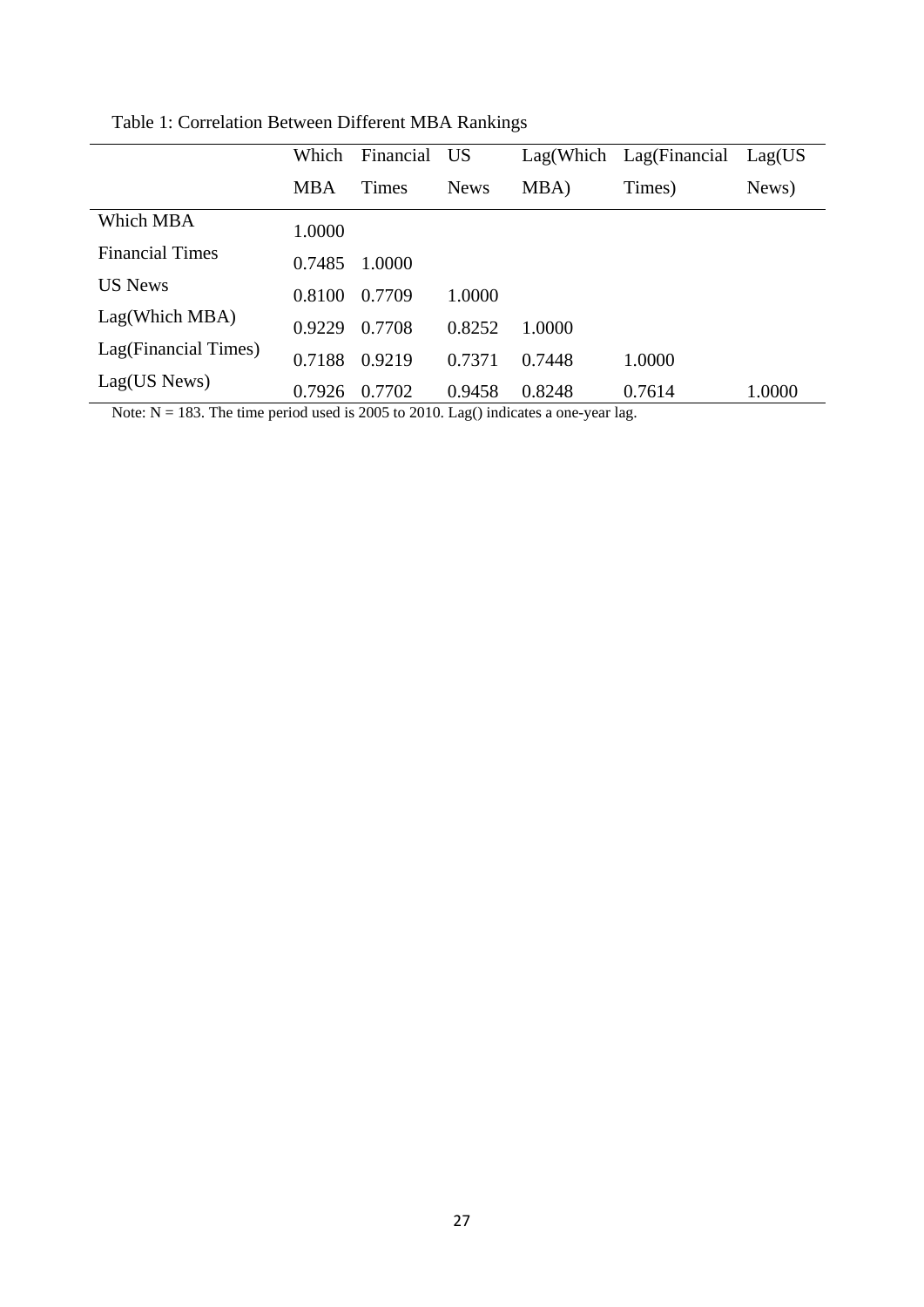| Table 2: Descriptive Statistics |  |
|---------------------------------|--|
|---------------------------------|--|

| Variable                          | US Sample ( $N = 311$ ) |           |       | Non-US Sample ( $N = 295$ ) | p-value     | Std. Dev.      |
|-----------------------------------|-------------------------|-----------|-------|-----------------------------|-------------|----------------|
|                                   | Mean                    | Std. Dev. | Mean  | Std. Dev.                   | equal means | Within/Between |
| Post-MBA salary                   | 71329                   | 8834      | 80281 | 24898                       | 0.000       | 0.421          |
| Average age                       | 27.76                   | 0.948     | 29.67 | 1.712                       | 0.000       | 0.381          |
| Work experience                   | 4.610                   | 0.766     | 6.325 | 1.711                       | 0.000       | 0.320          |
| Average GMAT score                | 668                     | 3.27      | 635   | 3.70                        | 0.000       | 0.333          |
| Which MBA rank                    | 45.5                    | 27.3      | 53.8  | 29.2                        | 0.000       | 0.393          |
| Pre-MBA salary                    | 44499                   | 9524      | 49100 | 17664                       | 0.000       | 0.525          |
| Proportion women students         | 0.303                   | 0.053     | 0.315 | 0.090                       | 0.058       | 0.818          |
| Proportion foreign students       | 0.374                   | 0.140     | 0.682 | 0.208                       | 0.000       | 0.636          |
| <b>AACSB</b>                      | 0.971                   | 0.168     | 0.559 | 0.497                       | 0.000       | 0.343          |
| <b>AMBA</b>                       | 0.019                   | 0.138     | 0.742 | 0.438                       | 0.000       | 0.165          |
| <b>EQUIS</b>                      | 0.051                   | 0.221     | 0.756 | 0.430                       | 0.000       | 0.324          |
| Proportion faculty with PhD       | 0.937                   | 0.084     | 0.883 | 0.126                       | 0.000       | 0.625          |
| Faculty per student               | 0.593                   | 0.417     | 0.899 | 0.676                       | 0.000       | 0.582          |
| Alumni faculty evaluation         | 4.443                   | 0.196     | 4.163 | 0.247                       | 0.000       | 0.546          |
| Alumni facilities evaluation      | 4.343                   | 0.260     | 4.173 | 0.348                       | 0.000       | 0.579          |
| Alumni careers service evaluation | 3.748                   | 0.418     | 3.451 | 0.449                       | 0.000       | 0.735          |
| Alumni programme evaluation       | 4.292                   | 0.218     | 4.156 | 0.249                       | 0.000       | 0.573          |
| Alumni peers evaluation           | 4.298                   | 0.307     | 4.121 | 0.321                       | 0.000       | 0.481          |

Note: p-value equal means is the p-value of a two-tailed t-test for the equality of means between the US and non-US samples. Std. Dev. Within/Between is the ratio of the standard deviation of a variable within each university relative to the standard deviation of that variable between universities. The mean values of AACSB, AMBA and EQUIS refer to the fraction of institutions which have these accreditations. All alumni evaluations are on a 5-point scale. Descriptive statistics are averages across all years of the data.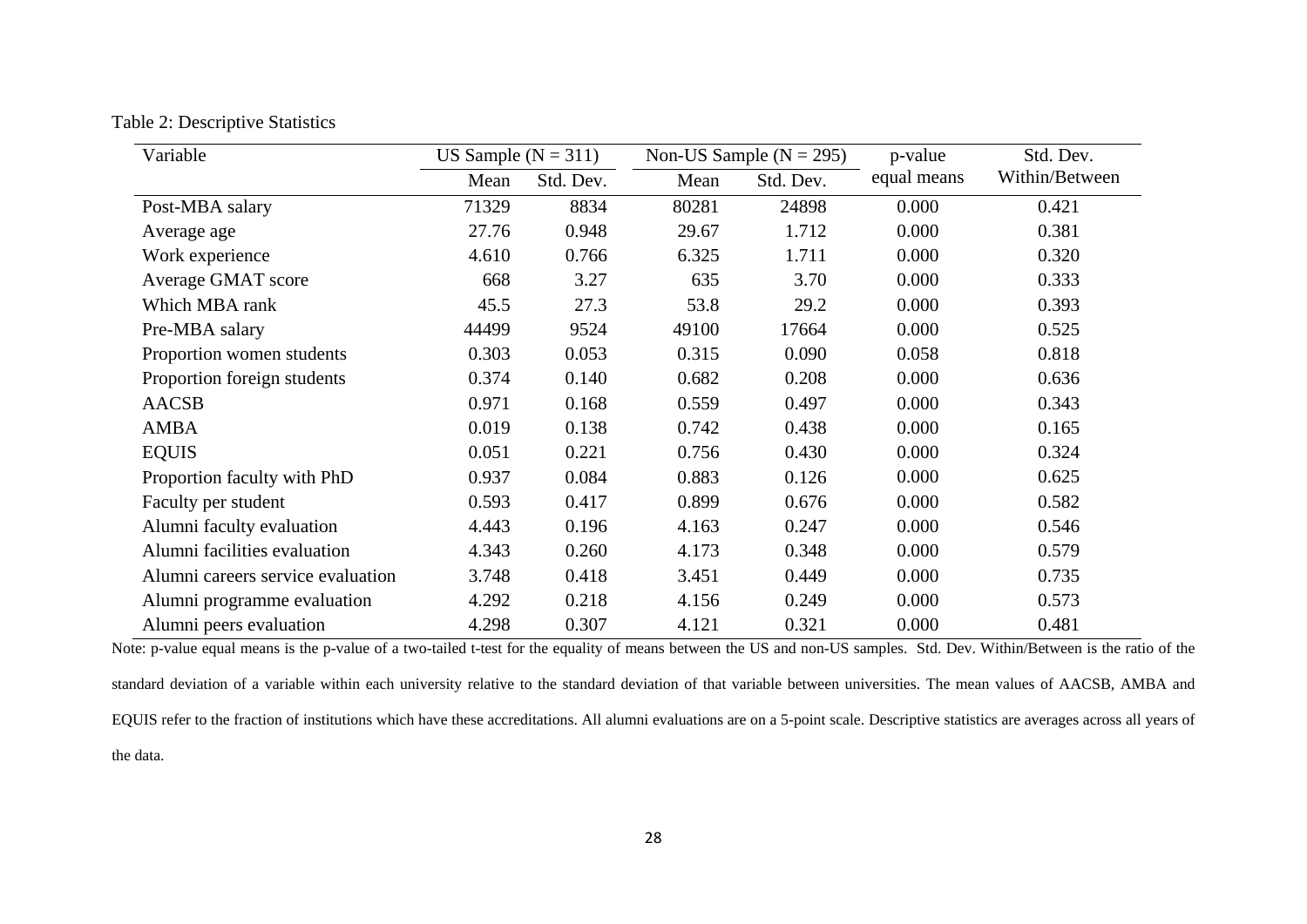| Dependent Variable      | Ln(Post-MBA salary) |               |               |               |               |               |
|-------------------------|---------------------|---------------|---------------|---------------|---------------|---------------|
|                         | (1)                 | (2)           | (3)           | (4)           | (5)           | (6)           |
| Average age             | $-0.012$            | $-0.012$      | $-0.012$      | $-0.012$      | $-0.013$      | $-0.014$      |
|                         | $(0.006)*$          | $(0.007)*$    | $(0.006)*$    | $(0.006)$ **  | $(0.006)$ **  | $(0.005)$ **  |
| Work experience         | 0.004               | 0.004         | 0.004         | 0.007         | 0.007         | 0.008         |
|                         | (0.008)             | (0.008)       | (0.008)       | (0.008)       | (0.007)       | (0.007)       |
| Ln(average GMAT         | 0.260               | 0.261         | 0.265         | 0.254         | 0.261         | 0.258         |
| score)                  | (0.316)             | (0.321)       | (0.319)       | (0.307)       | (0.263)       | (0.266)       |
| Ln(Which MBA rank)      | $-0.082$            | $-0.082$      | $-0.083$      | $-0.092$      | $-0.103$      | $-0.104$      |
|                         | $(0.017)$ ***       | $(0.017)$ *** | $(0.017)$ *** | $(0.019)$ *** | $(0.019)$ *** | $(0.021)$ *** |
| Ln(pre-MBA salary)      | 0.347               | 0.349         | 0.344         | 0.350         | 0.351         | 0.349         |
|                         | $(0.056)$ ***       | $(0.056)$ *** | $(0.056)$ *** | $(0.053)$ *** | $(0.052)$ *** | $(0.050)$ *** |
| Ln(female students)     |                     | 0.002         |               |               |               | 0.013         |
|                         |                     | (0.025)       |               |               |               | (0.022)       |
| Ln(foreign students)    |                     | 0.016         |               |               |               | 0.010         |
|                         |                     | (0.016)       |               |               |               | (0.015)       |
| <b>AACSB</b>            |                     |               | 0.002         |               |               | 0.002         |
|                         |                     |               | (0.039)       |               |               | (0.041)       |
| <b>AMBA</b>             |                     |               | $-0.066$      |               |               | $-0.089$      |
|                         |                     |               | (0.093)       |               |               | (0.080)       |
| <b>EQUIS</b>            |                     |               | 0.003         |               |               | 0.011         |
|                         |                     |               | (0.029)       |               |               | (0.026)       |
| Ln(faculty with PhD)    |                     |               |               | 0.022         |               | 0.032         |
|                         |                     |               |               | (0.042)       |               | (0.044)       |
| Ln(alumni faculty       |                     |               |               | $-0.590$      |               | $-0.424$      |
| evaluation)             |                     |               |               | $(0.178)$ *** |               | $(0.248)*$    |
| Ln(faculty per student) |                     |               |               | $-0.003$      |               | $-0.005$      |
|                         |                     |               |               | (0.015)       |               | (0.015)       |
| Ln(alumni facilities    |                     |               |               |               | $-0.266$      | $-0.205$      |
| evaluation)             |                     |               |               |               | $(0.149)*$    | (0.151)       |
| Ln(alumni careers       |                     |               |               |               | $-0.215$      | $-0.222$      |
| service evaluation)     |                     |               |               |               | $(0.082)$ **  | $(0.083)$ *** |
| Ln(alumni programme     |                     |               |               |               | $-0.092$      | 0.163         |
| evaluation)             |                     |               |               |               | (0.220)       | (0.275)       |
| Ln(alumni peers         |                     |               |               |               | 0.048         | 0.079         |
| evaluation)             |                     |               |               |               | (0.209)       | (0.202)       |
| $R^2$                   | 0.41                | 0.41          | 0.41          | 0.43          | 0.45          | 0.46          |
| $\boldsymbol{N}$        | 606                 | 601           | 606           | 603           | 606           | 598           |
| Number of universities  | 115                 | 114           | 115           | 115           | 115           | 114           |
| Years                   | 2004-2010           | 2004-2010     | 2004-2010     | 2004-2010     | 2004-2010     | 2004-2010     |

Table 3: Regression Results – Fixed Effects Estimates

Notes:\* significant at 10%; \*\* significant at 5%; \*\*\* significant at 1%. Estimation method is fixed effects.

Heteroskedastic-robust standard errors reported in parentheses. All regressions include university and year fixed

effects.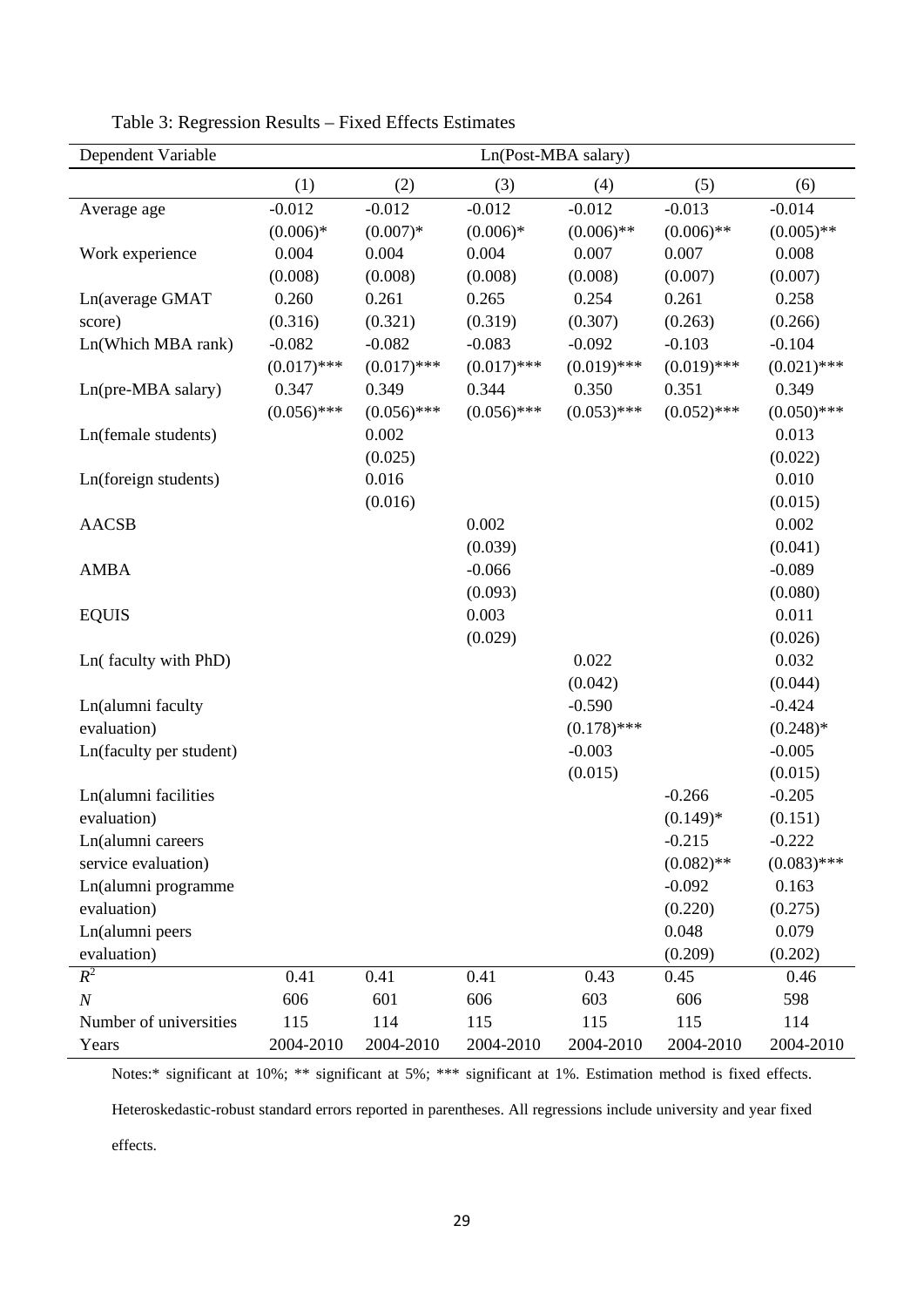| Table 4: US and Non-US Universities |  |  |  |  |  |
|-------------------------------------|--|--|--|--|--|
|-------------------------------------|--|--|--|--|--|

|                                       | (1)                 | (2)           |  |
|---------------------------------------|---------------------|---------------|--|
|                                       | US sample           | Non-US sample |  |
| Dependent Variable                    | Ln(post-MBA salary) |               |  |
| Average age                           | $-0.001$            | $-0.015$      |  |
|                                       | (0.005)             | $(0.009)*$    |  |
| Work experience                       | 0.012               | 0.011         |  |
|                                       | (0.007)             | (0.011)       |  |
| Ln(average GMAT score)                | 0.138               | 0.295         |  |
|                                       | (0.210)             | (0.261)       |  |
| Ln(Which MBA rank)                    | $-0.022$            | $-0.164$      |  |
|                                       | $(0.010)$ **        | $(0.032)$ *** |  |
| Ln(pre-MBA salary)                    | 0.068               | 0.455         |  |
|                                       | $(0.031)$ **        | $(0.046)$ *** |  |
| Ln(female students)                   | 0.036               | 0.003         |  |
|                                       | $(0.020)*$          | (0.026)       |  |
| Ln(foreign students)                  | 0.005               | $-0.026$      |  |
|                                       | (0.009)             | (0.029)       |  |
| <b>AACSB</b>                          | $-0.201$            | 0.041         |  |
|                                       | $(0.021)$ ***       | (0.034)       |  |
| <b>AMBA</b>                           | 0.048               | $-0.080$      |  |
|                                       | $(0.019)$ **        | (0.073)       |  |
| <b>EQUIS</b>                          | 0.002               | $-0.006$      |  |
|                                       | (0.016)             | (0.037)       |  |
| Ln(faculty with PhD)                  | 0.000               | 0.063         |  |
|                                       | (0.017)             | (0.093)       |  |
| Ln(alumni faculty evaluation)         | $-0.204$            | $-0.137$      |  |
|                                       | (0.253)             | (0.348)       |  |
| Ln(faculty per student)               | 0.003               | $-0.008$      |  |
|                                       | (0.011)             | (0.021)       |  |
| Ln(alumni facilities evaluation)      | 0.053               | $-0.319$      |  |
|                                       | (0.090)             | $(0.189)*$    |  |
| Ln(alumni careers service evaluation) | $-0.045$            | $-0.306$      |  |
|                                       | (0.054)             | $(0.104)$ *** |  |
| Ln(alumni programme evaluation)       | $-0.020$            | $-0.023$      |  |
|                                       | (0.232)             | (0.352)       |  |
| Ln(alumni peers evaluation)           | 0.173               | 0.070         |  |
|                                       | (0.123)             | (0.231)       |  |
| $R^2$                                 | 0.35                | 0.63          |  |
| $\boldsymbol{N}$                      | 308                 | 290           |  |
| Number of universities                | 52                  | 62            |  |
| Years                                 | 2004-2010           | 2004-2010     |  |

Notes:\* significant at 10%; \*\* significant at 5%; \*\*\* significant at 1%. Estimation using fixed effects.

Heteroskedastic-robust standard errors in parentheses. Regressions include university and year fixed effects.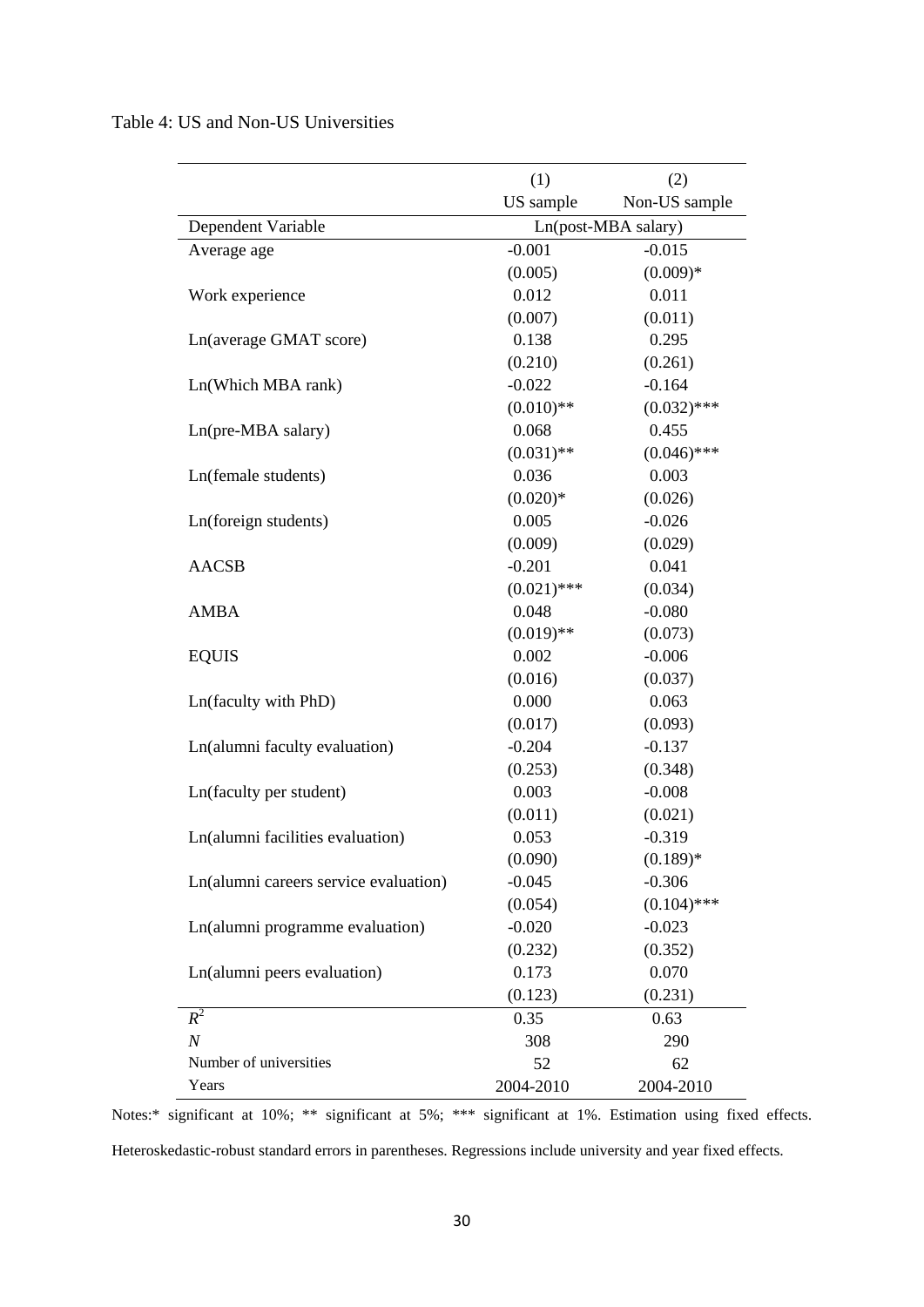| Instruments                      | First differences      |               |                        | First differences + Lagged<br>first differences |               |  |
|----------------------------------|------------------------|---------------|------------------------|-------------------------------------------------|---------------|--|
|                                  | (1)<br><b>Baseline</b> | (2)<br>All    | (3)<br><b>Baseline</b> | (4)<br>All                                      | (5)<br>All    |  |
| Average age                      | $-0.013$               | $-0.015$      | $-0.025$               | $-0.023$                                        | $-0.023$      |  |
|                                  | $(0.008)*$             | $(0.007)$ **  | $(0.008)$ ***          | $(0.007)$ ***                                   | $(0.007)$ *** |  |
| Work experience                  | 0.009                  | 0.015         | 0.026                  | 0.032                                           | 0.028         |  |
|                                  | (0.014)                | (0.013)       | $(0.012)$ **           | $(0.011)$ ***                                   | $(0.009)$ *** |  |
| Ln(average GMAT score)           | $-0.422$               | $-0.348$      | $-0.310$               | $-0.145$                                        | 0.103         |  |
|                                  | (0.339)                | (0.307)       | (0.316)                | (0.271)                                         | (0.230)       |  |
| Ln(Which MBA rank)               | $-0.086$               | $-0.100$      | $-0.100$               | $-0.114$                                        | $-0.120$      |  |
|                                  | $(0.015)$ ***          | $(0.017)$ *** | $(0.018)$ ***          | $(0.019)$ ***                                   | $(0.025)$ *** |  |
| Ln(pre-MBA salary)               | 0.273                  | 0.286         | 0.258                  | 0.277                                           | 0.331         |  |
|                                  | $(0.064)$ ***          | $(0.063)$ *** | $(0.060)$ ***          | $(0.058)$ ***                                   | $(0.065)$ *** |  |
| <b>Additional controls</b>       | N <sub>o</sub>         | Yes           | N <sub>o</sub>         | Yes                                             | Yes           |  |
| $R^2$                            | 0.39                   | 0.43          | 0.42                   | 0.49                                            | 0.50          |  |
| $\boldsymbol{N}$                 | 470                    | 463           | 370                    | 366                                             | 423           |  |
| Number of universities           | 92                     | 91            | 85                     | 85                                              | 106           |  |
| Years                            | 2005-2010              | 2005-2010     | 2006-2010              | 2006-2010                                       | 2006-2010     |  |
| F-test excluded instruments      | 24.75                  | 24.28         | 19.97                  | 19.94                                           |               |  |
| <b>GMAT</b>                      |                        |               |                        |                                                 |               |  |
| F-test excluded instruments      | 56.61                  | 56.65         | 80.90                  | 82.34                                           |               |  |
| pre-MBA salary                   |                        |               |                        |                                                 |               |  |
| Hansen J test                    |                        |               | 0.50                   | 0.70                                            |               |  |
| J test p-value                   |                        |               | 0.78                   | 0.71                                            |               |  |
| Underidentification test         | 14.537                 | 14.856        | 12.376                 | 11.595                                          |               |  |
| Underidentification test p-value | 0.000                  | 0.000         | 0.006                  | 0.009                                           |               |  |
| Weak identification test         | 29.660                 | 28.869        | 24.069                 | 22.204                                          |               |  |
| Stock-Yogo 10% critical value    | 7.03                   | 7.03          | 16.87                  | 16.87                                           |               |  |

#### Table 5: 2SLS Results

Notes:\* significant at 10%; \*\* significant at 5%; \*\*\* significant at 1%. Estimation method in columns (1) to (4) is 2SLS with pre-MBA salary and average GMAT instrumented by first differences of these variables in columns (1) and (2), and first differences and lagged first differences in columns (3) and (4). Estimation method in column (5) is fixed effects. Heteroskedastic-robust standard errors reported in parentheses. All regressions include university and year fixed effects. The F-tests of the excluded instruments are tests of the joint significance of the excluded instruments in the first stage regressions for each of the instrumented variables (average GMAT score and pre-MBA salary). The Hansen J-test is the test of over-identification, and is available only for columns (3) and (4) since the results in columns (1) and (2) are just-identified. The null hypothesis is that the instruments are jointly valid. The underidentification test is the Kleibergen and Paap (2006) rk LM statistic, which is distributed as a chi-squared with 1 degree of freedom. The weak identification test is the Kleibergen and Paap (2006) rk Wald F statistic. The critical value of this test is obtained from Stock and Yogo (2005). The additional controls are those that are used in column (6) of Table 2.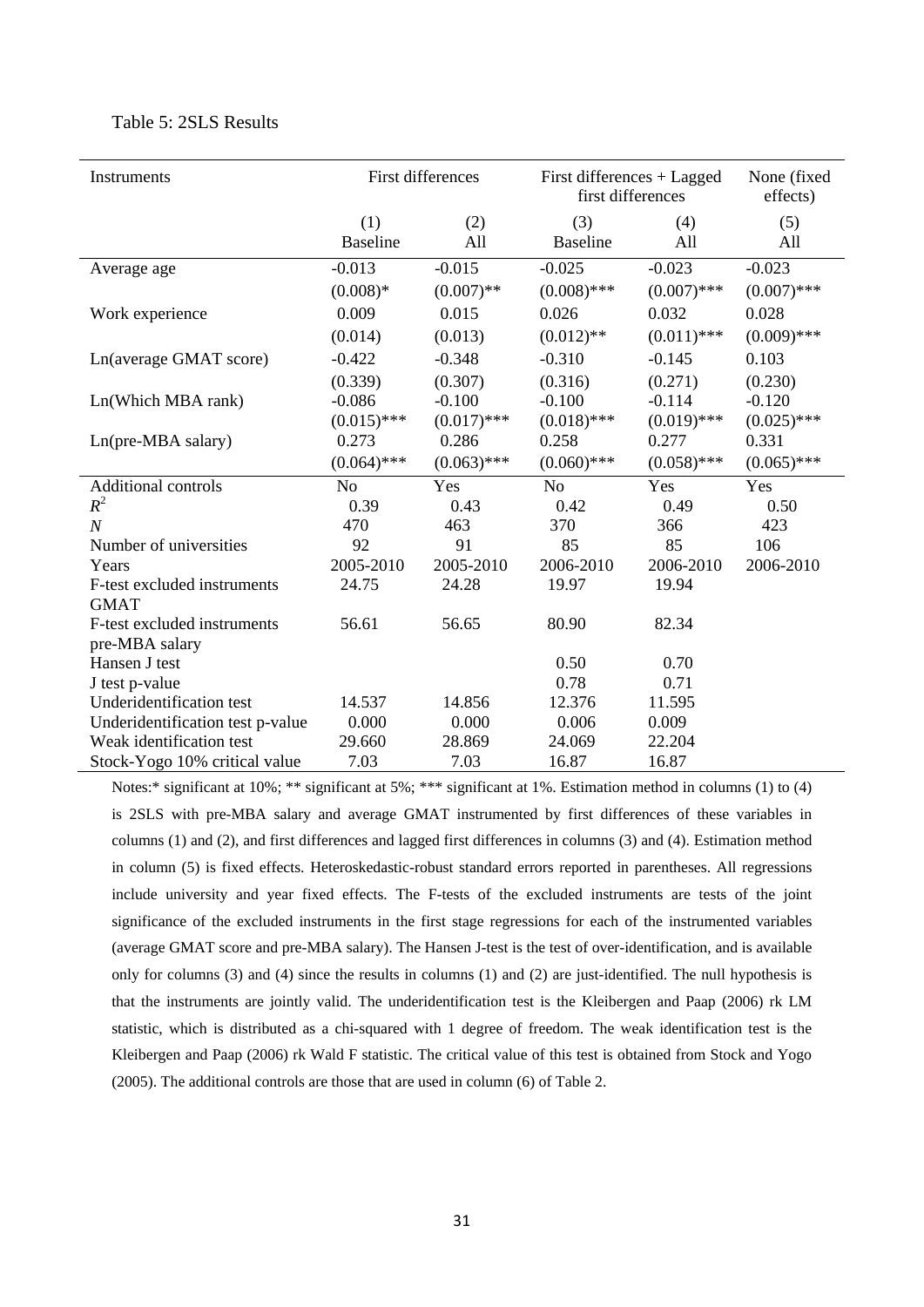| Dependent Variable                    | Ln(post-MBA salary) |               |               |               |  |  |
|---------------------------------------|---------------------|---------------|---------------|---------------|--|--|
|                                       | (1)                 | (2)           | (3)           | (4)           |  |  |
| Average age                           | $-0.013$            | $-0.013$      | $-0.011$      | $-0.058$      |  |  |
|                                       | $(0.006)$ **        | $(0.006)$ **  | $(0.006)*$    | (0.052)       |  |  |
| Work experience                       | 0.008               | 0.004         | 0.011         | 0.074         |  |  |
|                                       | (0.007)             | (0.010)       | (0.008)       | (0.051)       |  |  |
| Ln(average GMAT score)                | 0.253               | 0.464         | 0.279         | $-2.639$      |  |  |
|                                       | (0.264)             | (0.356)       | (0.333)       | $(1.273)$ **  |  |  |
| Ln(Which MBA rank)                    | $-0.102$            | $-0.100$      |               | $-0.467$      |  |  |
|                                       | $(0.020)$ ***       | $(0.022)$ *** |               | $(0.090)$ *** |  |  |
| Ln(pre-MBA salary)                    | 0.352               |               | 0.350         | 0.379         |  |  |
|                                       | $(0.051)$ ***       |               | $(0.057)$ *** | (0.287)       |  |  |
| Ln(female students)                   | 0.007               | $-0.010$      | 0.011         | $-0.002$      |  |  |
|                                       | (0.024)             | (0.032)       | (0.029)       | (0.023)       |  |  |
| Ln(foreign students)                  | 0.010               | $-0.002$      | 0.011         | 0.012         |  |  |
|                                       | (0.015)             | (0.022)       | (0.016)       | (0.014)       |  |  |
| Ln(faculty with PhD)                  | 0.028               | 0.002         | 0.067         | 0.031         |  |  |
|                                       | (0.041)             | (0.054)       | (0.045)       | (0.037)       |  |  |
| Ln(alumni faculty evaluation)         | $-0.403$            | $-0.569$      | $-0.398$      | $-0.345$      |  |  |
|                                       | (0.246)             | $(0.261)$ **  | (0.290)       | (0.227)       |  |  |
| Ln(faculty per student)               | $-0.005$            | $-0.010$      | $-0.002$      | $-0.008$      |  |  |
|                                       | (0.015)             | (0.020)       | (0.017)       | (0.014)       |  |  |
| Ln(alumni facilities evaluation)      | $-0.192$            | $-0.201$      | $-0.113$      | $-0.185$      |  |  |
|                                       | (0.148)             | (0.162)       | (0.174)       | (0.129)       |  |  |
| Ln(alumni careers service evaluation) | $-0.222$            | $-0.223$      | $-0.144$      | $-17.057$     |  |  |
|                                       | $(0.083)$ ***       | $(0.117)*$    | (0.089)       | $(8.149)$ **  |  |  |
| Ln(alumni programme evaluation)       | 0.147               | 0.340         | 0.173         | 0.161         |  |  |
|                                       | (0.270)             | (0.358)       | (0.325)       | (0.196)       |  |  |
| Ln(alumni peers evaluation)           | 0.073               | 0.142         | 0.140         | 0.044         |  |  |
|                                       | (0.209)             | (0.277)       | (0.231)       | (0.192)       |  |  |
| Rank*careers                          |                     |               |               | 0.272         |  |  |
|                                       |                     |               |               | $(0.065)$ *** |  |  |
| Pre-MBA salary * careers              |                     |               |               | $-0.029$      |  |  |
|                                       |                     |               |               | (0.243)       |  |  |
| Age * careers                         |                     |               |               | 0.036         |  |  |
|                                       |                     |               |               | (0.042)       |  |  |
| Work experience * careers             |                     |               |               | $-0.055$      |  |  |
|                                       |                     |               |               | (0.040)       |  |  |
| GMAT * careers                        |                     |               |               | 2.386         |  |  |
|                                       |                     |               |               | $(1.053)$ **  |  |  |
| US dummy * careers                    |                     |               |               | $-0.014$      |  |  |
|                                       |                     |               |               | (0.151)       |  |  |
| $R^2$                                 | 0.46                | 0.23          | 0.37          | 0.50          |  |  |
| $\boldsymbol{N}$                      | 598                 | 598           | 598           | 598           |  |  |
| Number of universities                | 114                 | 114           | 114           | 114           |  |  |
| Years                                 | 2004-2010           | 2004-2010     | 2004-2010     | 2004-2010     |  |  |

| Table 6: Excluding Accreditation and including Interaction Terms |  |  |  |
|------------------------------------------------------------------|--|--|--|
|                                                                  |  |  |  |

Notes:\* significant at 10%; \*\* significant at 5%; \*\*\* significant at 1%. Estimation method is fixed effects.

Heteroskedastic-robust standard errors in parentheses. All regressions include university and year fixed effects.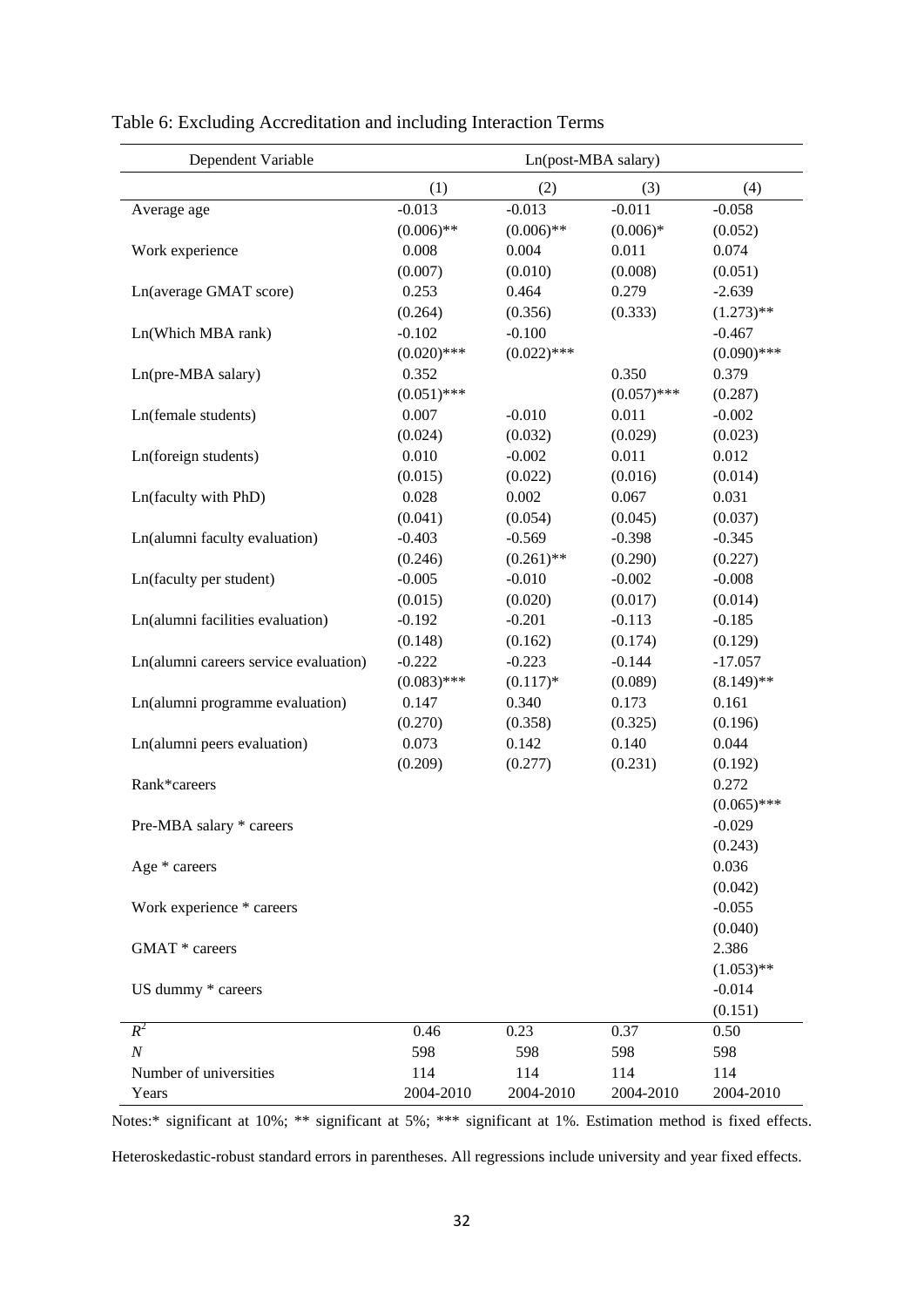|                                       | (1)                 | (2)                  |
|---------------------------------------|---------------------|----------------------|
|                                       | Public universities | Private universities |
| Average age                           | $-0.011$            | $-0.020$             |
|                                       | $(0.006)*$          | $(0.010)$ **         |
| Work experience                       | 0.004               | $-0.000$             |
|                                       | (0.011)             | (0.010)              |
| Ln(average GMAT score)                | 0.740               | $-0.165$             |
|                                       | $(0.388)*$          | (0.203)              |
| Ln(Which MBA rank)                    | $-0.127$            | $-0.072$             |
|                                       | $(0.024)$ ***       | $(0.023)$ ***        |
| Ln(pre-MBA salary)                    | 0.369               | 0.251                |
|                                       | $(0.061)$ ***       | $(0.082)$ ***        |
| Ln(female students)                   | 0.027               | $-0.037$             |
|                                       | (0.026)             | (0.054)              |
| Ln(foreign students)                  | 0.006               | 0.017                |
|                                       | (0.019)             | (0.021)              |
| <b>AACSB</b>                          | 0.039               | $-0.120$             |
|                                       | (0.045)             | (0.078)              |
| <b>AMBA</b>                           | $-0.025$            | $-0.135$             |
|                                       | (0.052)             | (0.140)              |
| <b>EQUIS</b>                          | 0.006               | 0.024                |
|                                       | (0.041)             | (0.046)              |
| Ln(faculty with PhD)                  | 0.009               | 0.038                |
|                                       | (0.099)             | (0.053)              |
| Ln(alumni faculty evaluation)         | $-0.543$            | 0.127                |
|                                       | (0.358)             | (0.358)              |
| Ln(faculty per student)               | 0.005               | $-0.047$             |
|                                       | (0.018)             | (0.028)              |
| Ln(alumni facilities evaluation)      | $-0.172$            | $-0.266$             |
|                                       | (0.201)             | (0.257)              |
| Ln(alumni careers service evaluation) | $-0.136$            | $-0.304$             |
|                                       | (0.091)             | $(0.131)$ **         |
| Ln(alumni programme evaluation)       | 0.378               | $-0.400$             |
|                                       | (0.273)             | (0.706)              |
| Ln(alumni peers evaluation)           | 0.005               | 0.295                |
|                                       | (0.221)             | (0.478)              |
| $R^2$                                 | 0.50                | 0.44                 |
| $\cal N$                              | 325                 | 247                  |
| Number of universities                | 66                  | 41                   |
| Years                                 | 2004-2010           | 2004-2010            |

Table 7: Public and Private Universities

Notes:\* significant at 10%; \*\* significant at 5%; \*\*\* significant at 1%. Estimation method is fixed effects.

Heteroskedastic-robust standard errors reported in parentheses. All regressions include university and year fixed effects.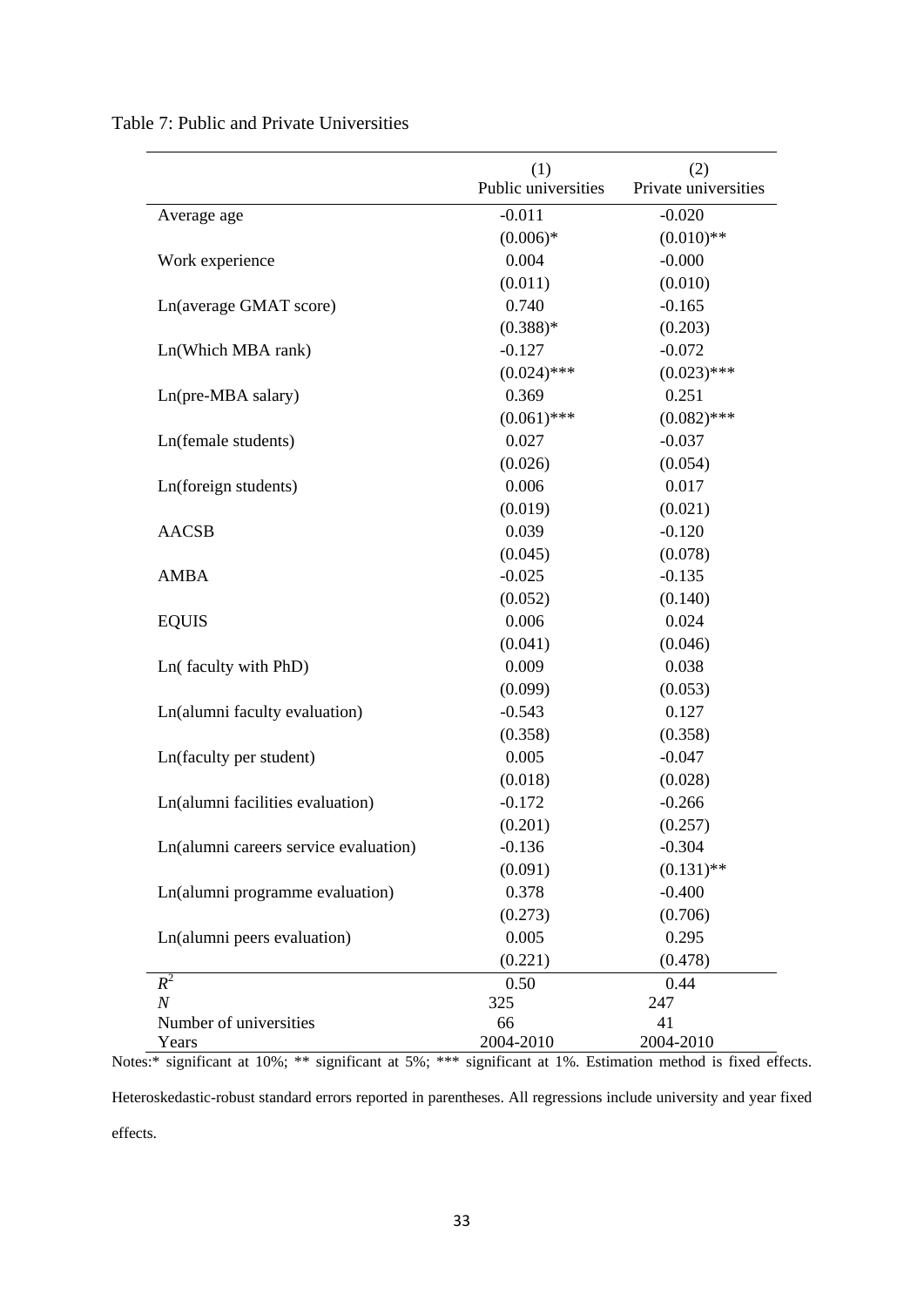| Country     | University-year | Universities   | Public         | Private      | Independent    |
|-------------|-----------------|----------------|----------------|--------------|----------------|
|             | Observations    |                | universities   | universities | universities   |
| Australia   | 11              | 5              | 5              |              |                |
| Belgium     | 9               | 2              |                |              | $\overline{2}$ |
| Canada      | 22              | 8              | 8              |              |                |
| China       | $\overline{4}$  | 1              | 1              |              |                |
| Denmark     | 1               | 1              | 1              |              |                |
| France      | 32              | 8              | $\overline{2}$ | $\mathbf{1}$ | 5              |
| Germany     | 3               | 1              | 1              |              |                |
| Hong Kong   | 16              | 3              | 3              |              |                |
| Ireland     | 6               | 1              | $\mathbf{1}$   |              |                |
| Italy       | 7               |                |                | 1            |                |
| Japan       | 7               |                |                |              |                |
| Mexico      | 3               |                |                |              |                |
| Monaco      | 7               | 1              |                |              |                |
| Netherlands | 19              | 3              | $\overline{2}$ | $\mathbf{1}$ |                |
| New Zealand | $\overline{2}$  | 1              | 1              |              |                |
| Singapore   | 12              | $\overline{2}$ | $\overline{2}$ |              |                |
| Spain       | 25              | 4              |                | 4            |                |
| Switzerland | $\overline{7}$  | 1              |                | 1            |                |
| UK          | 102             | 18             | 17             |              |                |
| <b>US</b>   | 311             | 52             | 23             | 29           |                |
| Total       | 606             | 115            | 67             | 41           | 7              |

Appendix A: List of Universities by Country

Notes: A public university is a state-funded university, while a private university does not depend on state

funding. An independent university (which exists in France and Belgium) is partly privately run, often by the regional chambers of commerce.